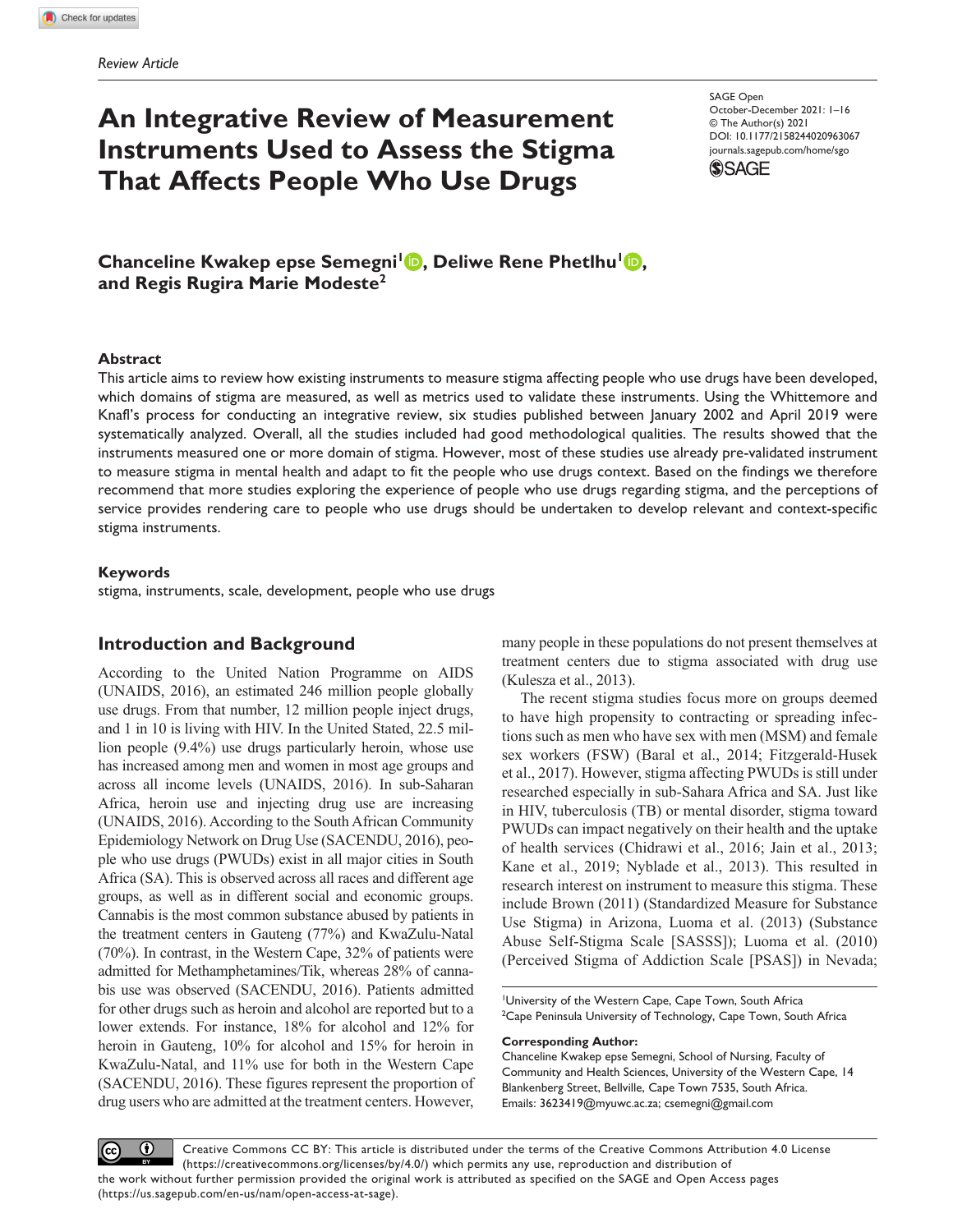Smith et al. (2016) (Substance Use Stigma Mechanism Scale [SU-SMS]) in Connecticut; Palamar et al. (2011) (the exposure to drug users index; the stigma of drug users scales and the drug use stigmatization scale) in New York; Ha et al. (2012) (Chinese Courtesy Stigma Scale [CCSS]) in rural China.

However, there seems to be limited measurement instruments developed to measure stigma toward PWUDs especially in Africa and SA. The lack of measurement instruments designed to fit the context of Africa has a negative impact on planning and developing appropriate interventions to reduce stigma for PWUD. Therefore, this article presents an integrative review of stigma measurement instruments. The review focuses on the main domains of stigma that are measured. The purpose is to review and summarize how previous existing instruments were developed. In doing so, the review highlights the different domains of stigma being measured as well as how these were validated. Then the review also highlights strength and limitations of the current state of research related to the development of instruments to measure stigma among PWUDs. Finally, recommendations are made for future researches on instruments to measure PWUDs' stigma for evidence based intervention.

## **Theoretical Framework**

In his work on stigma, Goffman (1963) identified three main types of stigma, namely stigma based on physical traits such as a disability; stigma related to character traits such as dishonesty and mental disorder; and stigma related to group traits such as race or religion. The stigma toward PWUDs is part of the second type of stigma related to the character of PWUDs, similar to other key populations. Therefore, this review of measurement instruments of stigma is guided by the HIV stigma framework as developed by Stangl et al. (2012). This framework highlights key domains for program implementation and measurement. These include the drivers of stigma, the stigma marking which in this study is PWUDs stigma, the stigma manifestations, the stigma outcomes, and the stigma impacts. According to these authors, all these domains are related. However, the intervention or measurement domains include the drivers of stigma, stigma marking, and manifestations. The authors further pointed out that among drivers of stigma, the domain for measurement include the fear of contact with PWUDs, the social judgment, and the societal policies (Stangl et al., 2012; Figure 1). Besides, drivers of stigma such as family members, friends, or the policy in place continue to demonize PWUDs and contribute to increase their believe that they are what people said they are. As the result, PWUDs tend to self-isolate. Therefore, acting on the drivers, the stigmatized, as well as the manifestations is important in stigma measurement studies (Stangl et al., 2012).

# **Drivers of Stigma Toward PWUDs**

Stigma can be referred to as a social process that can be manifested by exclusion, rejection, blame, or devaluation as a result of experience or reasonable anticipation of an adverse social judgment (Hargreaves et al., 2016; Stahlman et al., 2017). The growing key populations which includes men who have sex with men, trans genders, sex workers, and PWUDs are constantly stigmatized all over the world because of their chosen lifestyle which some view as "abnormal" according to the "acceptable" social constructs (WHO, 2016). Stigma toward these key populations is fueled by the perception that their practices expose them to a high risk of being infected with HIV or Hepatitis (Fitzgerald-Husek et al., 2017; University of California, 2015; WHO, 2016).

Stigma toward PWUDs in particularly is driven by many factors such as stereotyping from the general population, family, and peers; lack of support; social and structural norms and values which may act as facilitators that perpetrate stigma (Hargreaves et al., 2016). For instance, policies that criminalize drug users may fuel stigma while those that protect the right of these individuals may reduce stigma (Stangl et al., 2012). Similarly, in the conceptual model applied by the World Psychiatric Association, it is highlighted that once a negative characteristic is applied on the person, negative discrimination follows, resulting in more disadvantages that on their own contribute to lower selfesteem and resistance, which in turn increase the vulnerabilities, creating a vicious circle (Sartorius, 2006). According to the International Network of People who Use Drugs (INPUD, 2014b), the unknown facts and the criminalization of drug use fuel stigmatizing behavior toward PWUDs. The network indicated that inaccurate understandings of drugs have fed through into how people who use drugs are seen. The widely held, generalizing, and unscientific position that illicit drugs are "bad" informs the understanding that PWUDs are bad too. In many communities, drug use is viewed as unacceptable and criminal and therefore, PWUDs by default are stigmatized as deviant criminals (INPUD, 2014b). These conceptions which PWUDs nurture result in different manifestations.

## **PWUDs' Manifestation of Stigma**

PWUDs just like any other individual with stigmatized attributes experience three different manifestation of stigma which can be considered separate but have correlating constructs. These include the internalized, perceived, and experienced stigma. Internalized stigma can be thoughts and behavior resulting from individuals' negative perception about themselves (Birtel et al., 2017; Hargreaves et al., 2016). Stigma can also be perceived; that is when PWUDs believe or expect individuals or the societies to have negative attitude toward them (Stahlman et al., 2017). PWUDs can also experience an overt or covert discriminating behavior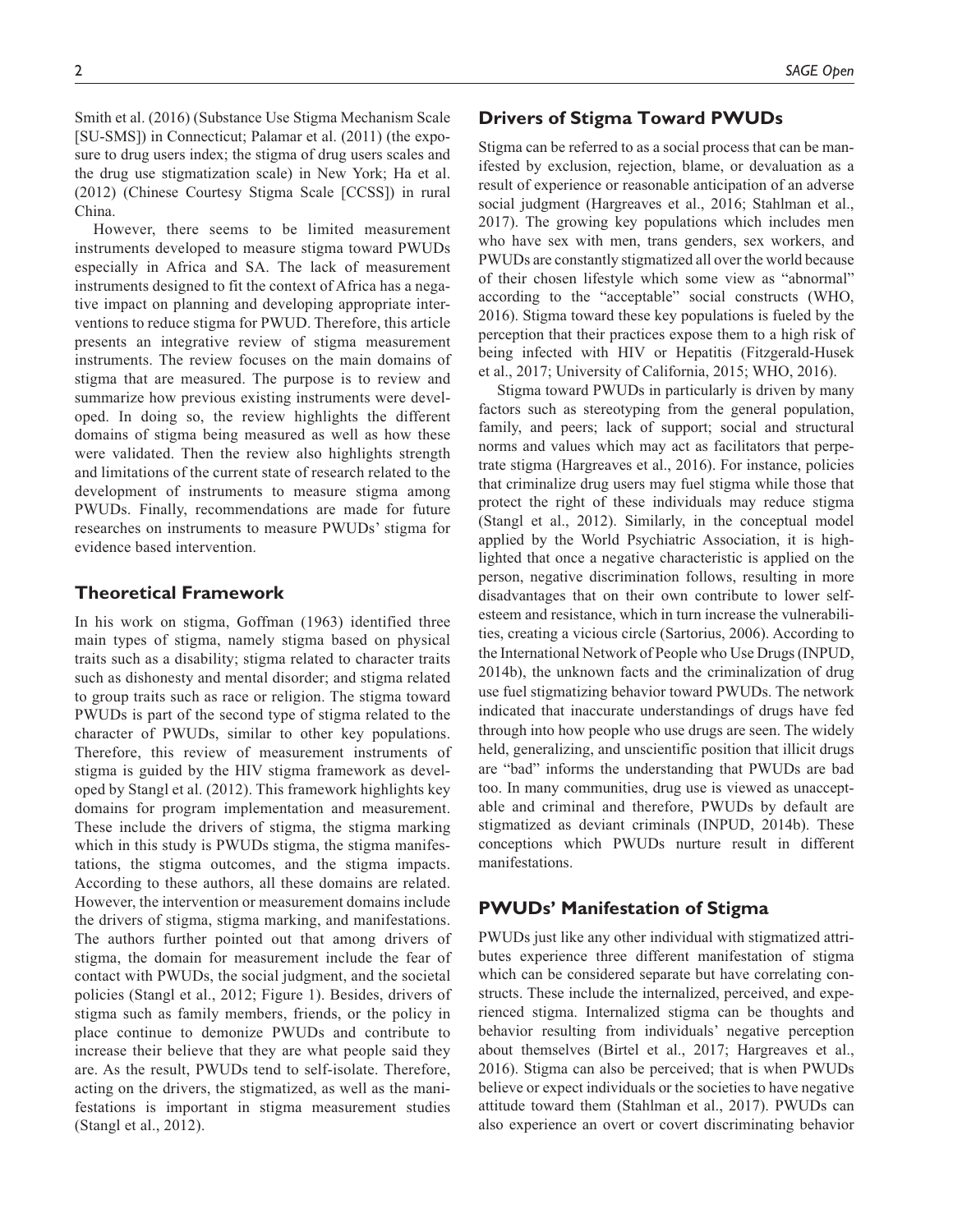toward them and this is termed experienced stigma (Birtel et al., 2017). These different manifestations of stigma are not only observed form the public toward PWUDS, but among PWUDs community as well. This is sustained by the INPUD (2014a), which emphases that PWUDs can distance from and stigmatize one another. This stigma among themselves is marked when they don't share the same drug use or use different drugs with different regularity. Consequently, stigma may have a negative impact on the stigmatized individuals as a whole and the society where they live.

## **PWUDs' Stigma Outcome**

Stigma adversely impacts individual health outcomes as well as educational opportunities, employment, housing, and social relationships (Kane et al., 2019). PWUDs face a double challenge in society. They have to manage the primary symptoms of their condition, and face severe stigma attached to their condition. Regardless of the way PWUDs experience stigma, it affects them negatively. In addition, because PWUDs do not received any form of sympathy from the general public, they live in fear of being stigmatized (anticipated stigma). This in turn increases their isolation and alienation from the broader society consequently negatively impacting on their physical as well as mental health and general wellbeing (INPUD, 2014a).

## **The Review Process**

#### *Aim*

The purpose of this integrative review is to describe stigma domains and attributes of existing instruments that measure stigma toward PWUDs. The review question is formulated based on the PICO criteria: The review population (P) is PWUDs. The index text or Phenomenon of interest (I) here is the instrument to measure stigma, there is no comparator (C) and the outcome (O) is the different domains of stigma and the characteristics described in the existing instruments. Hence, two review questions are formulated: (a) What are the stigma domains described in the existing instruments to measure stigma among PWUDs? (b) What are the psychometric properties of these instruments?

#### *Design*

The researchers used Whittemore and Knafl (2005) updated methodology for integrative review framework to guide the review process. This framework is suitable to summarize past empirical or theory related literatures to provide a comprehensive understanding of different instruments to measure stigma affecting PWUDs. The integrative review methodology as well as any other review began with the identification of the problems and its related concepts which enabled data extraction from the primary empirical or theoretical sources. Then followed the literature search strategies which included the inclusion and exclusion criteria for relevance of primary source, the search terms, then the data were evaluated against standard criteria. Once this was done, the selected primary source were organized into groups and subgroups to prepare for data extraction and reduction. The data were then arranged in a format that will enable the visualization of patterns, relationship, and variation among the groups as the iterative method of qualitative research (Madhani et al., 2014; Whittemore & Knafl, 2005).

## **Literature Search Strategy**

The researchers conducted an initial limited search of MEDLINE and CINAHL followed by an analysis of the text words contained in the title and abstract, and of the index terms used to describe article. A second search using keywords and synonyms was undertaken across all included databases and as per data base search criteria (for instance, Mesh in PubMed, descriptor in PsycArticle). The Boolean operators "AND" and "OR" were used to combine all concepts. The search terms for both levels were: People who use drugs AND stigma AND tools; Drugs users AND stigma AND tools. Using these terms combined, the following databases were searched COCHRANE, PSYCINFO, PUBMED, ENMBASE, Science Direct, SCOPUS, SocINDEX, Academic Search Complete, Eric, SABINET, Health resources, and the World Health Organization (WHO) Global Health Library Regional Indexes (AIM [AFRO], LILACS [AMRO/PAHO], IMEMR [EMRO], IMSEAR [SEARO], and WPRIM [WPRO]). The results were imported into Endnote for further processing. Finally, the reference lists of key articles identified was hand searched to identify further relevant articles (Madhani et al., 2014).

## *Inclusion Criteria*

The studies that were included in this review were primary researches. The selected studies were published in English. All studies directly developing an instrument to measure stigma that affects PWUDs identified were assessed for relevance based on the title and the abstract. These studies were published between January 1, 2002, and April 29, 2019. This period was chosen because more stigma conceptualization and instrument development happened in the years 2000s (Holzemer et al., 2007; Link & Phelan, 2001; Parker & Aggleton, 2003). We anticipated that this period will provide us with relevant articles and recent evidence related to the topic if they exist. Studies that do not directly develop instruments to measure stigma affecting PWUDs were excluded (for instance, studies that measure an event such as delay in HIV testing among PWUDs and attribute its occurrence to stigma without measuring this actual stigma). In addition, there was no restriction regarding the setting or the country where the studies were conducted.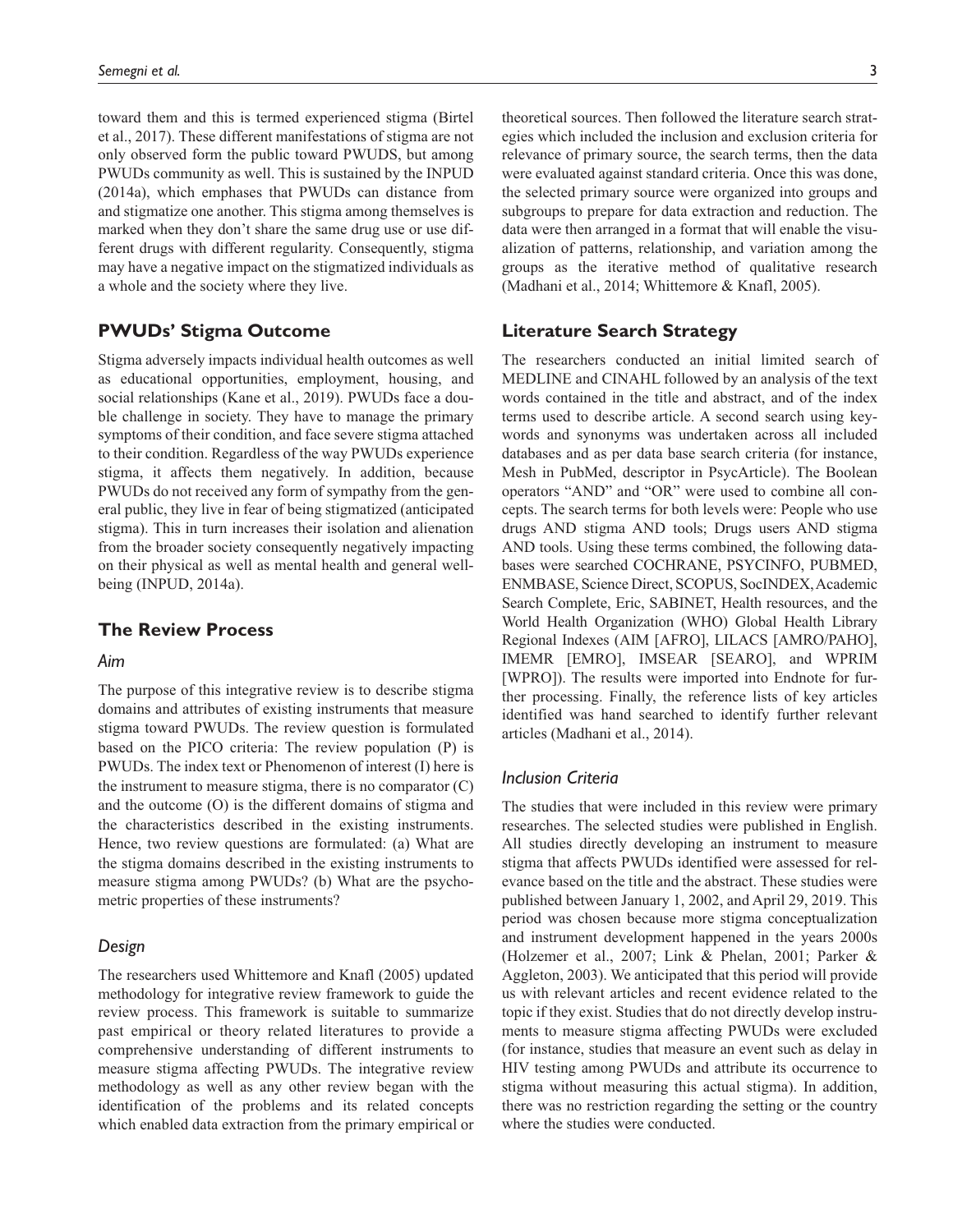# *Articles Selection*

Overall, there were 562 articles found across all databases, and these were imported into Endnote version 7.1 reference manager software. The first step in the Endnote was to remove all duplicate. Then all (503) irrelevant articles and non-articles were removed. The remaining 59 articles were exported into a rich text format for abstract screening. The abstracts of the 59 remaining articles were assessed based on the PICO criteria and further 53 articles were removed. The remaining six articles were exported into an excel spread sheet for methodological quality assessment using the Joanna Briggs Institute (JBI) critical appraisal tool.

## *Data Evaluation*

The selected studies were mostly cross-sectional; therefore, the JBI (2017) critical appraisal check list for cross-sectional studies was used. It is a list of eight questions with four possible answers (Yes, No, Unclear, and Not applicable). Although the tool did not have a score, we decide to give a score of 1 to all questions with a Yes for an answer and 0 to all question with a no for an answer, and 0.5 for all question with an unclear answer. The not applicable answer was not given any score. The authors decided that studies with score between 0 and 2 were considered as poor quality. The score between 3 and 4 were considered as fair quality and score between 5 and 6 were of good quality. At the end, all six articles assessed for quality were good and were included in the review as indicated in Table 1.

## *Data Extraction*

All six studies with good methodological quality were retained and data extraction was conducted using the JBI extraction tool. All the studies portrayed in the different articles applied a quantitative approach. Therefore, the tool used to extract the data was the JBI-MASTARI. The data extracted include details about the study method, the population, the settings, the outcome of significance to the review question and objectives. That is, the domain of stigma described the psychometric properties of the developed instruments. The limitations and the recommendations were also extracted.

## *Data Reduction, Representation, and Comparison*

At this stage, data were extracted and represented numerically and textually to facilitate the systematic comparison. These data were reduced according to the methodology, the outcome, limitation, and recommendation.

## *Data Reduction According to the Methodology*

The methodological data extracted included the participant, setting, the recruitment plan, sampling data collection tool, tool validity, and the data analysis and interpretation (Table 2).

# *Data Reduction According to the Findings or Outcomes of the Selected Studies*

These data were extracted according to the studies' outcomes, then according to the psychometric properties of the final instruments. These are illustrated in Table 3.

## **Results**

The synthesis of the integrative review consists of the overall quality of the selected studies for the review and the discussion of the answers to the review based on the analysis.

## *Analysis of the Review Questions*

The researchers in this review sought to answer these two questions: (a) What are the stigma domains describe in the existing instruments that measure stigma among PWUDs? and (b) What are the psychometric properties of these instruments?

# *What Are the Stigma Domains Describe in the Existing Instruments That Measure Stigma Among PWUDs?*

With regard to the first review question, all the selected studies developed their instruments to measure one or more stigma domains. Out of the six studies included, two (Luoma et al., 2013; Smith et al., 2016) studies measured self-stigma in substance users. Four studies (Brown, 2011; Ha et al., 2012; Luoma et al., 2010; Palamar et al., 2011) measured perceived public stigma toward substance users. Smith et al. (2016) measured enacted and anticipated stigma. The same article also measured internalized stigma (self-stigma). Brown (2011) also measured social distance, exposure to drug user and negative thoughts toward substance users. The authors grouped these social distance stigma and negative thought as perceived public stigma. Palamar et al. (2011) also reported on stigmatization and exposure to drug users.

# *What Are the Psychometric Properties Used to Ensure the Validity of These Instruments?*

As far as the second review question is concerned, all articles reviewed presented the statistical tests used to analyze the reliability and validity of the developed instruments as well as the methodology followed.

## *Measure to ensure reliability and validity of the developed instruments*

*Statistical tests conducted.* Each selected study reported more than one statistical measures used to establish correlation between variables and to validate their developed instruments. For instance, all studies included in this review reported that the instruments they developed were tested for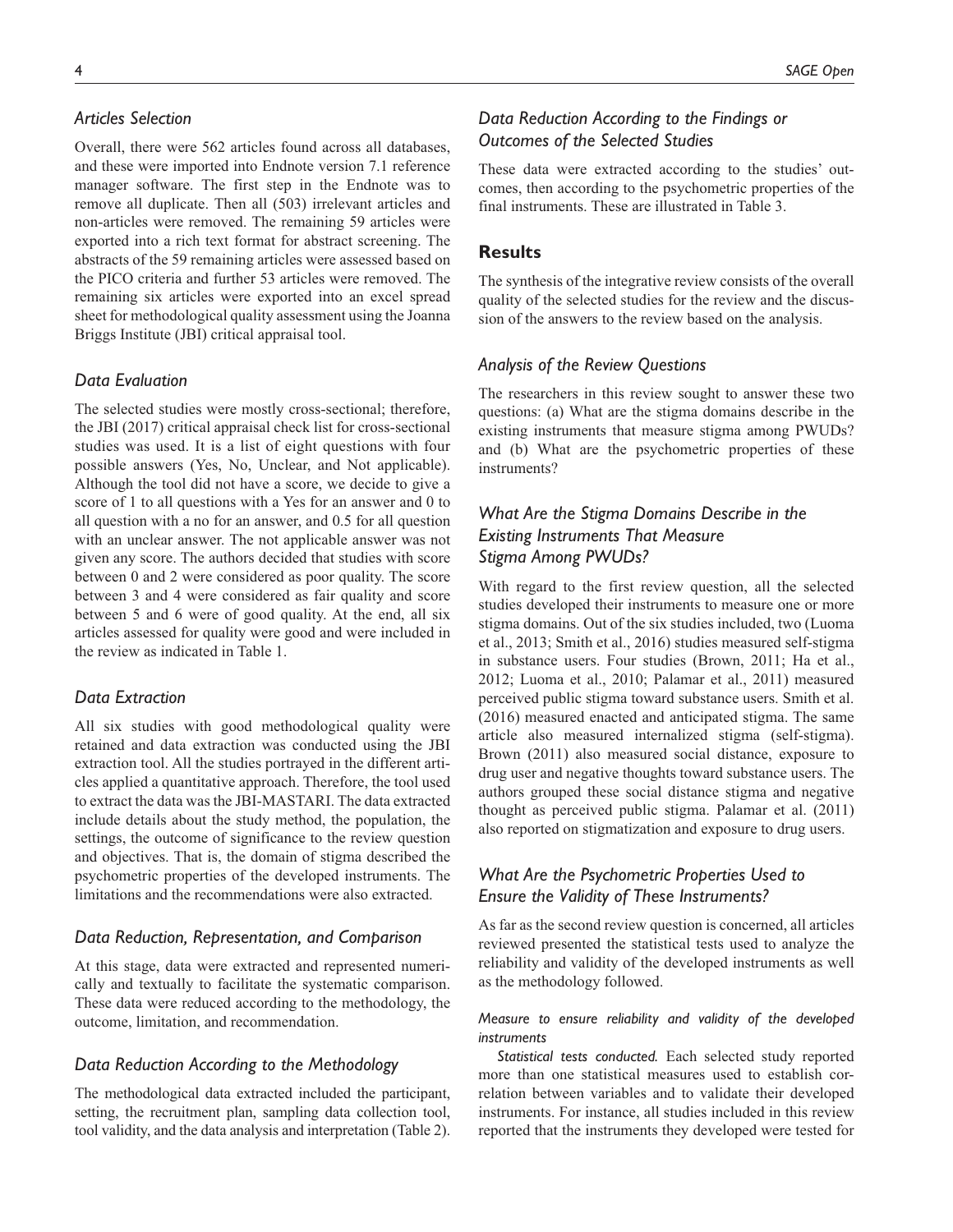| Table 1. Quality Appraisal of Selected Article According to the JBI Tool.                      |                             |                |                |                |                                                                                                |                  |
|------------------------------------------------------------------------------------------------|-----------------------------|----------------|----------------|----------------|------------------------------------------------------------------------------------------------|------------------|
| <b>BI</b> tool questions                                                                       |                             |                |                |                | Brown (2011) Luoma et al. (2013) Luoma et al. (2010) Smith et al. (2016) Palamar et al. (2011) | Ha et al. (2012) |
| Where the criteria for inclusion in the sample clearly Yes<br>defined?                         |                             | Yes            | Yes            | Yes            | Yes                                                                                            | Yes              |
| Where the study subject and the setting described<br>in detail?                                | $\frac{1}{2}$               | Yes            | $\frac{1}{2}$  | Yes            | Yes                                                                                            | Yes              |
| Was the exposure measured in a valid and reliable<br>way!                                      | Yes                         | Yes            | Yes            | Yes            | Yes                                                                                            | Yes              |
| measurement of the condition complete the study?<br>Where objective standard criteria used for | Yes                         | Yes            | Yes            | Yes            | Yes                                                                                            | Yes              |
| Where confounding factor identified?                                                           | applicable<br>$\frac{5}{2}$ | Not applicable | Not applicable | Not applicable | Not applicable                                                                                 | Not applicable   |
| Where strategies to deal with confounding factors<br>stated!                                   | applicable<br>$\frac{5}{2}$ | Not applicable | Not applicable | Not applicable | Not applicable                                                                                 | Not applicable   |
| Where the outcome measured in a valid and reliable Yes<br>way!                                 |                             | yes            | Yes            | Yes            | Yes                                                                                            | Yes              |
| Was appropriate statistical analysis used?                                                     | Yes                         | Yes            | Yes            | Yes            | Yes                                                                                            | Yes              |
| Score                                                                                          |                             |                |                |                |                                                                                                |                  |
| Quality                                                                                        | Good                        | Good           | Good           | Good           | Good                                                                                           | Good             |
| Note. JBI = Joanna Briggs Institute.                                                           |                             |                |                |                |                                                                                                |                  |

| <br> <br>                     |
|-------------------------------|
|                               |
| )<br>2<br>2<br>2<br>$-24.4$   |
|                               |
|                               |
|                               |
| りりりり<br>$-10$<br>נ<br>-       |
| $\frac{1}{2}$                 |
| -------<br>$\frac{3}{5}$<br>ļ |
|                               |
|                               |
| j                             |
| ;<br>                         |

5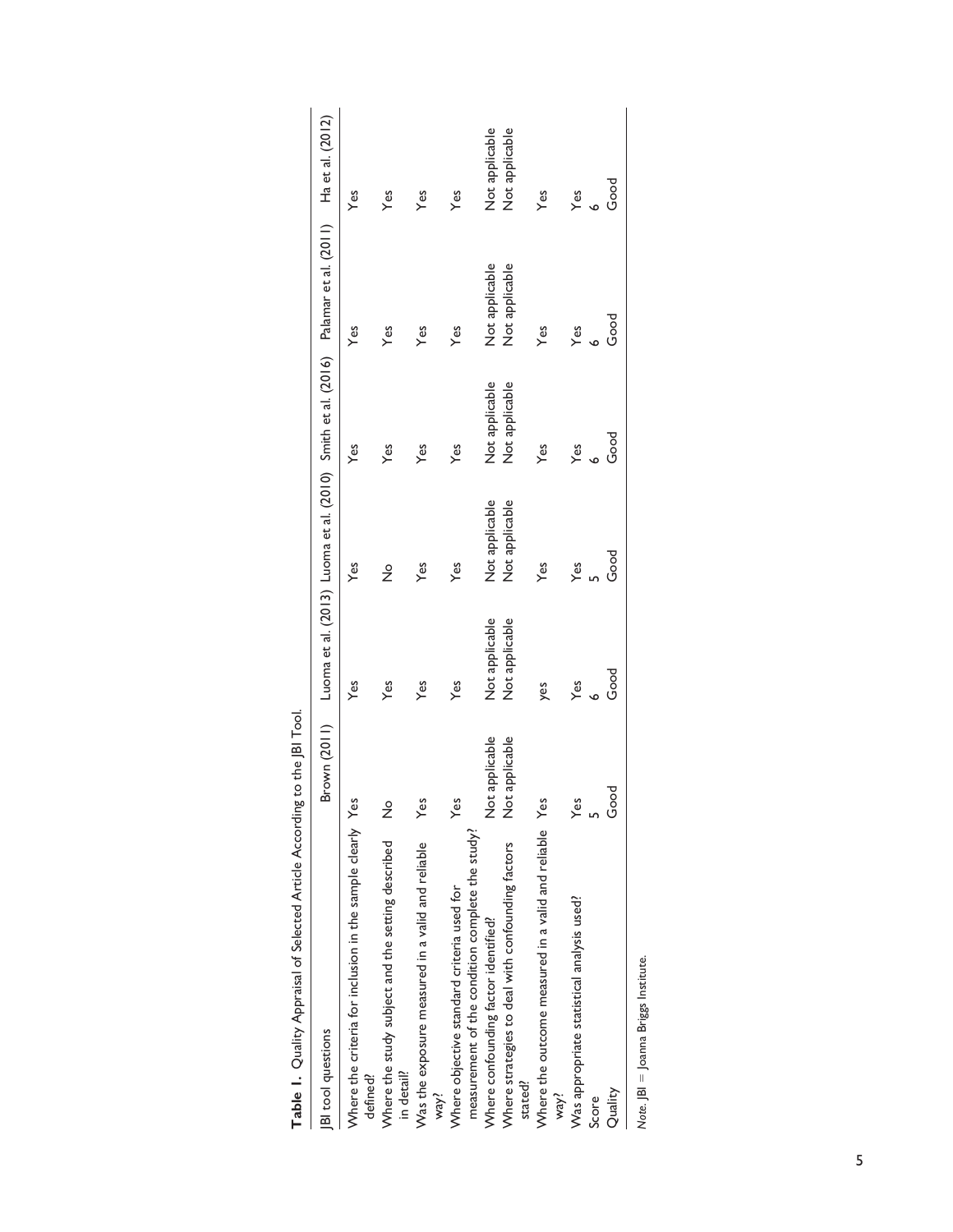|                        | Setting                                                                                                                             | Participants                                                                                       | Design                  | Sampling                                                                                                                                                                                                                                                                                                                                                                                                                                                                             | Data collection                                                                                                                                                                                                                                                                                                                                                                                                                                                                                                                                                                                                                                                                      | Tool validity                                                                                                                                                              | Data analysis                                                                                                                                                                                                                                                                                                                                               |
|------------------------|-------------------------------------------------------------------------------------------------------------------------------------|----------------------------------------------------------------------------------------------------|-------------------------|--------------------------------------------------------------------------------------------------------------------------------------------------------------------------------------------------------------------------------------------------------------------------------------------------------------------------------------------------------------------------------------------------------------------------------------------------------------------------------------|--------------------------------------------------------------------------------------------------------------------------------------------------------------------------------------------------------------------------------------------------------------------------------------------------------------------------------------------------------------------------------------------------------------------------------------------------------------------------------------------------------------------------------------------------------------------------------------------------------------------------------------------------------------------------------------|----------------------------------------------------------------------------------------------------------------------------------------------------------------------------|-------------------------------------------------------------------------------------------------------------------------------------------------------------------------------------------------------------------------------------------------------------------------------------------------------------------------------------------------------------|
| Brown (2011)           | and an additional<br>Grove, Illinois,<br>main campus<br>in Downers<br>University<br>campus in<br>Midwestern<br>Glendale,<br>Arizona | Age: 18-25 years<br>Mean age $= 18.6$<br>College students<br>years                                 | stated<br>$\frac{5}{2}$ | 565<br>$\label{eq:1} \begin{array}{c} \prod_{i=1}^n \left( \frac{1}{n} \right) \left( \frac{1}{n} \right) \left( \frac{1}{n} \right) \left( \frac{1}{n} \right) \left( \frac{1}{n} \right) \left( \frac{1}{n} \right) \left( \frac{1}{n} \right) \left( \frac{1}{n} \right) \left( \frac{1}{n} \right) \left( \frac{1}{n} \right) \left( \frac{1}{n} \right) \left( \frac{1}{n} \right) \left( \frac{1}{n} \right) \left( \frac{1}{n} \right) \left( \frac{1}{n} \right) \left$<br>z | Pervious contact: Familiarity questionnaire<br>Mental illness stigma: Social distance scale<br>(SDS), dangerousness scale (DS). Affect<br>Substance use stigma: modified and adapt<br>the above mental illness stigma scales<br>Background questionnaire<br>scale (AS).                                                                                                                                                                                                                                                                                                                                                                                                              | Expert review not<br>80<br>AS $\alpha = .89$<br>$DS \alpha = 73$<br>SDS $\alpha$ =<br>stated                                                                               | Conservative alpha criterion to<br>Spearman's rho between LOF<br>between the corresponding<br>level, t-test analyses of sex<br>Cronbach's alpha coefficient<br>examine whether they are<br>dimensions calculated to<br>and the stigma measure<br>calculated, correlation<br>t-test analyses of stigma<br>minimize type II error<br>differences<br>distinct. |
| Luoma et al.<br>(2013) | USA-Nevada                                                                                                                          | substance misuse<br>Individual receiving<br>treatment for<br>Mean age= 31.1<br>Age: 18-63<br>years | Cross-sectional         | Female: 141; 1<br>unidentified<br>Male:210,<br>$N = 352$                                                                                                                                                                                                                                                                                                                                                                                                                             | Perceived Stigma of Addiction Scale (PSAS)<br>treatment patient, focus group addiction<br>treatment professional and expert judge<br>support (MSPSS) Rosenberg Self-Esteem<br>Multidimensional scale of perceived social<br>Internalized stigma for substance abuse<br>(SASSS); Internalized shame scale (ISS);<br>Literature search, focus group addiction<br>Acceptance and action questionnaire-<br>Acceptance and action questionnaire<br>Substance Abuse Self-Stigma Scale<br>Stigma-related withdrawal (SRVV)<br>substance abuse (AAQ-SA)<br>Self-concealment scale (SCS)<br>Stigma-related secrecy (SRS)<br>Active coping with stigma<br>scale (RSEC)<br>scale (ISSA)<br>QAA) | expert review stated<br>$\alpha = 88$<br>$= 96$<br>$\alpha = 92$<br>$\alpha = 40$<br>$= .90$<br>$\alpha = 88$<br>$\alpha = 65$<br>$\alpha = 71$<br>$\alpha = 81$<br>ರ<br>ರ | examine differences between<br>no usage for the last 30 days.<br>Convergent and discriminant<br>validity: T-test to compare<br>participants who reported<br>full scale. T-test Criterion<br>demographics groups on<br>demographics: One-way<br>Mean, standard deviation<br>analyses of variance to<br>Relationship with<br>validity                         |
| Luoma et al.<br>(2010) | <b>United States</b>                                                                                                                | Individuals receiving<br>Age: 18-63. Mean<br>substance abuse.<br>treatment for<br>$age = 30.5$     | Cross-sectional         | Female=106<br>$Male = 145.$<br>$N = 252$                                                                                                                                                                                                                                                                                                                                                                                                                                             | Multidimensional scale of perceive social<br>Internalized stigma of substance abuse<br>Stigma relate rejection scale (SRS)<br>The Beck depression inventory<br>nternalized shame Scale (ISS)<br>Self-concealment scale (SCS)<br>Self-esteem scale (SES)<br>Questionnaires<br>support<br>(ISSA)                                                                                                                                                                                                                                                                                                                                                                                       | Expert review stated                                                                                                                                                       |                                                                                                                                                                                                                                                                                                                                                             |

*(continued)*

Table 2. Summary of Data Extracted According to the Methodology. **Table 2.** Summary of Data Extracted According to the Methodology.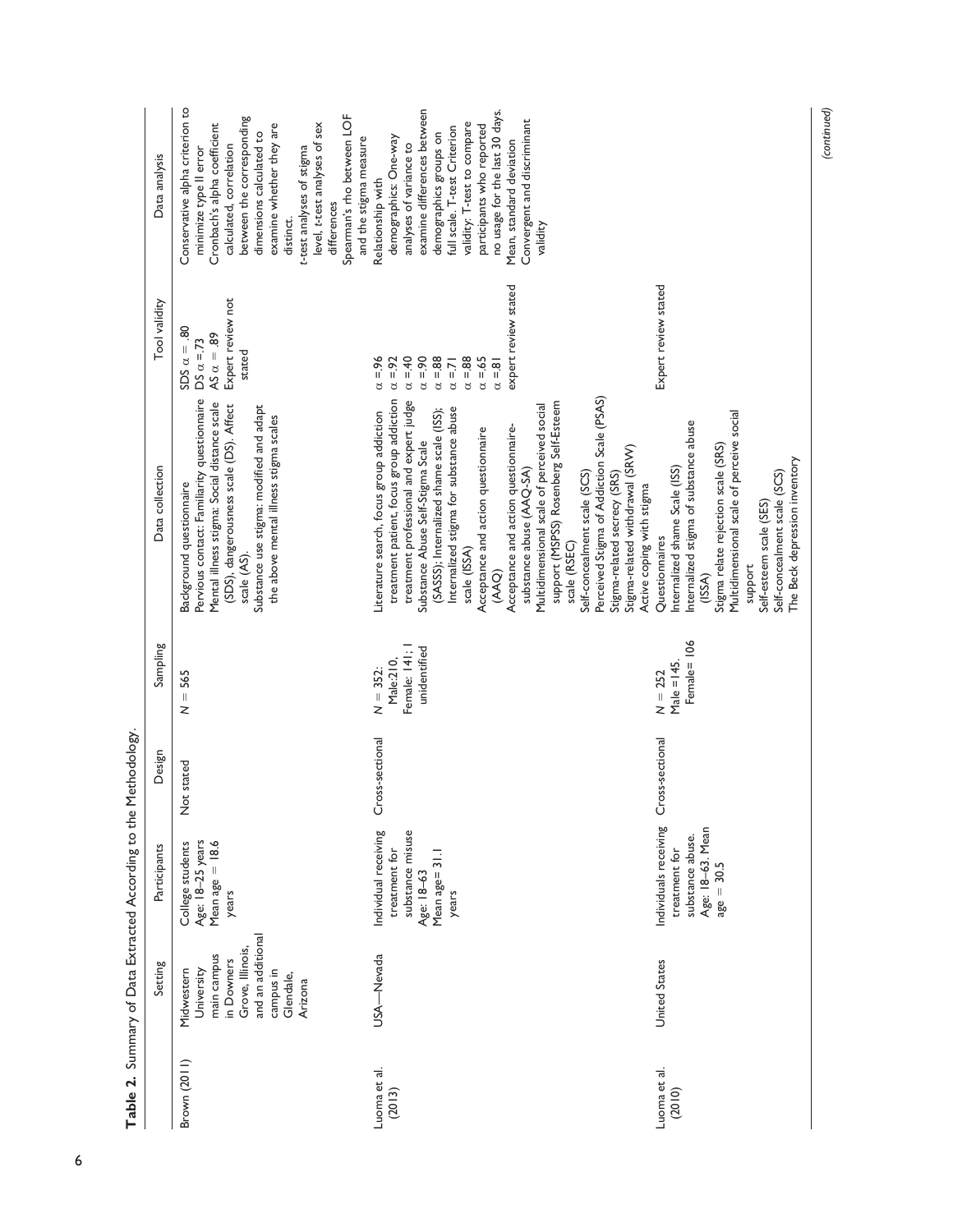| Data analysis   | Confirmatory factor analysis                                                                                                                                                                                                       | Confirmatory factor analysis<br>Exploratory factor analysis.                                                                                                                          | Exploratory factor analysis                                                                                                                                                                                                                                         |
|-----------------|------------------------------------------------------------------------------------------------------------------------------------------------------------------------------------------------------------------------------------|---------------------------------------------------------------------------------------------------------------------------------------------------------------------------------------|---------------------------------------------------------------------------------------------------------------------------------------------------------------------------------------------------------------------------------------------------------------------|
| Tool validity   | Internal consistency,<br>discriminant validity<br>Expert review stated<br>construct validity.<br>factor structure.<br>Structural validity<br>convergent and<br>factor analysis.<br>assessed using<br>hypothesize 5<br>Confirmatory |                                                                                                                                                                                       | measurement scale<br>Item measuring drug<br>use public stigma<br>from Ahern et al<br>were adapted                                                                                                                                                                   |
| Data collection | Substance use mechanism scale informed<br>by the stigma framework, developed in<br>parallel with the HIV-mechanism scale                                                                                                           | $N = 1048$ users of Link to internet survey and paper survey<br>administration                                                                                                        | Student: self-administered questionnaire.<br>In the 2 schools: Face-to-face interviews<br>Parent or guardians: self-administered<br>16 in-depth interviews with students.<br>6 in-depth interviews with parents.<br>with those who could not read.<br>questionnaire |
| Sampling        | MMT sample $= 93$<br>85<br>$ORT$ sample $=$<br>$N = 178$ total<br>of 101                                                                                                                                                           | targeted sampling<br>then purposive<br>completed the<br>$N = 700$ adults<br>internet pilot<br>sampling first<br>sampling (via<br>Convenience<br>illicit drugs<br>strategy).<br>study. | $N = 461$ students,<br>Random sampling<br>permission and<br>cross-sectional<br>interviews and<br>invite them to<br>for qualitative<br>Students obtain<br>3 schools for<br>512 parents or<br>of 2 schools<br>participate.<br>guardians.<br>parents'<br>mean          |
| Design          | Cross-sectional                                                                                                                                                                                                                    | Internet and paper<br>survey                                                                                                                                                          | Cross-sectional                                                                                                                                                                                                                                                     |
| Participants    | opiate replacement<br>clinical care and/or<br><b>Buprenorphine for</b><br>patient enrolled<br>therapy (MMT<br>therapy $(ORT)$<br>in methadone<br>accessing HIV<br>maintenance<br>HIV negative<br>HIV positive                      | People who use<br>drugs                                                                                                                                                               | students and their<br>$15-77$ years. $M =$<br>Students age range:<br>$13-18. M = 14.9$<br>Parent age range;<br>40.9 years<br>parent<br>years                                                                                                                        |
| Setting         | (Connecticut)                                                                                                                                                                                                                      | New York city<br>United States-                                                                                                                                                       | Rural area of china: Middle school<br>Guangxi province<br>H Country in                                                                                                                                                                                              |
|                 | Smith et al. (2016) United States                                                                                                                                                                                                  | Palamar & Kiang<br>(2011)                                                                                                                                                             | Ha et al. (2012)                                                                                                                                                                                                                                                    |

| h           |
|-------------|
| Ξ<br>í<br>t |
| Ţ           |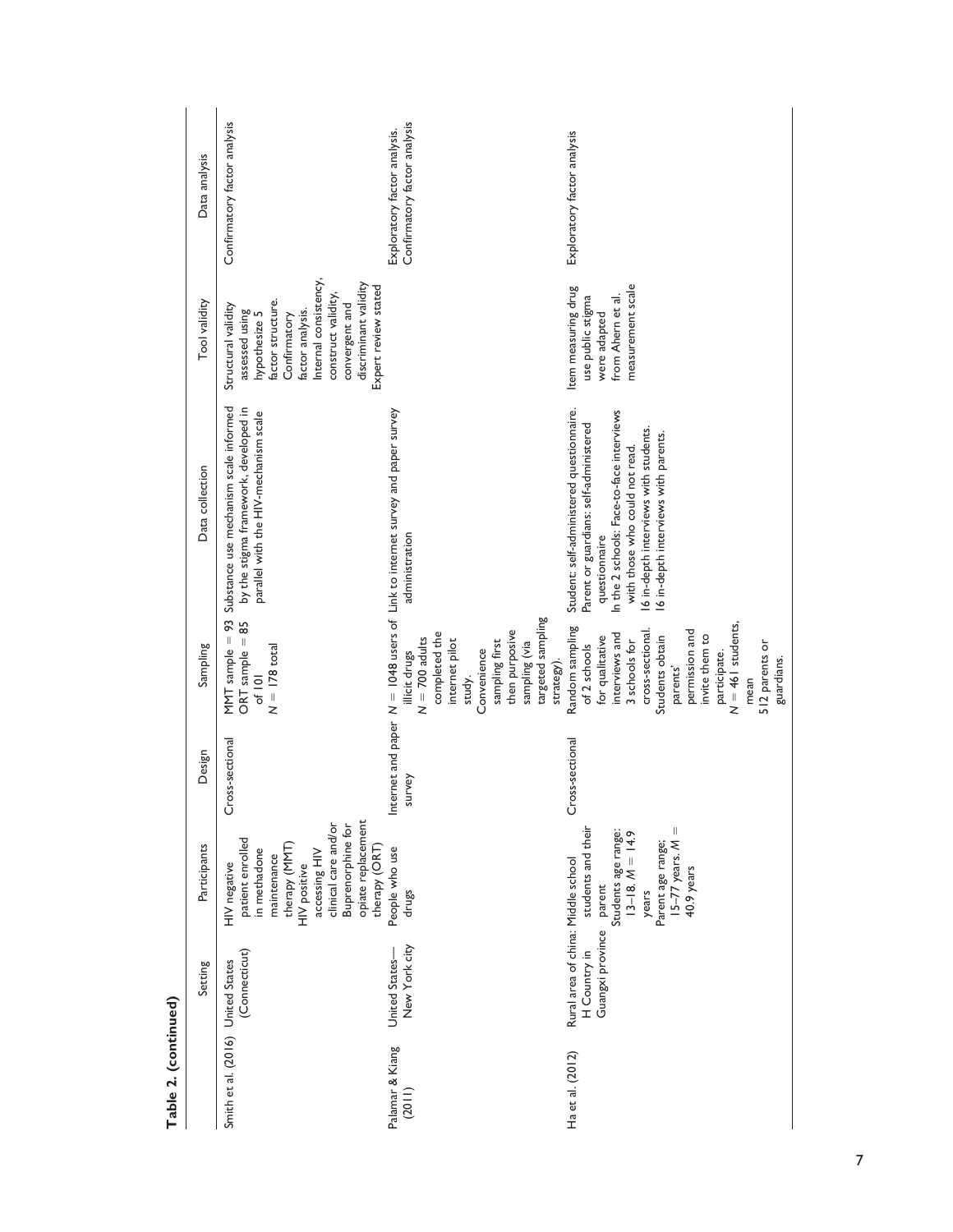|                        | Instrument developed                                                                                                                                      | Domain of stigma                                                                                      |
|------------------------|-----------------------------------------------------------------------------------------------------------------------------------------------------------|-------------------------------------------------------------------------------------------------------|
| Brown (2011)           | Social Distance Scale for Substance Users; (SDS-<br>SU); Affect Scale for Substance Users (AS-SU);<br>Dangerousness Scale for Substance Users<br>(DS-SU). | Perceived public stigma                                                                               |
| Luoma et al. (2013)    | Substance Abuse Self-Stigma Scale (SASSS).                                                                                                                | Self-stigma (self-devaluating, fear of enacted stigma,<br>stigma avoidance and values), disengagement |
| Luoma et al. $(2010)$  | Perceived Stigma of Addiction Scale (PSAS)                                                                                                                | Perceived stigma                                                                                      |
| Smith et al. (2016)    | Substance Use Stigma Mechanism Scale (SU-SMS)                                                                                                             | Enacted, anticipated, and internalized stigma                                                         |
| Palamar & Kiang (2011) | The exposure to drug users index; the stigma<br>of drug users scales, and the drug use<br>stigmatization scale                                            | Perceived public stigma and stigmatization                                                            |
| Ha et al. (2012)       | Chinese Courtesy Stigma Scale (CCSSs)                                                                                                                     | Public and self-perceived stigma                                                                      |

**Table 3.** Summary of Data Extracted According to the Outcomes.

internal consistency. Five studies calculated the factor analysis which includes the exploratory and confirmatory factor analysis (Ha et al., 2012; Luoma et al., 2010, 2013; Palamar et al., 2011; Smith et al., 2016). Four studies tested their instruments for convergent and discriminant validity (Luoma et al., 2010, 2013; Palamar et al., 2011; Smith et al., 2016). Two studies tested for structural Validity (Luoma et al., 2013; Smith et al., 2016). Two studies tested the construct validity (Brown, 2011; Smith et al., 2016). Another study tested for incremental validity comparative and incremental fit index (Palamar et al., 2011). Two studies calculated the root mean square error of approximation (Ha et al., 2012; Palamar et al., 2011). Another study calculated the factor loading of item (Ha et al., 2012) as indicated in Table 4.

*Review of the scales used in the studies.* Of the six studies selected, five reported that they reviewed the items included in their scale with some experts and one did not state that. For instance, in the study by Luoma et al. (2010), review experts were people who had previously published an article in a peer reviewed journal for substance uses. Luoma et al. (2013) reported that their items were reviewed by three judges. Smith et al. (2016) reported that their scale was informed by literature and constant discussion between researcher and providers that serve substances to users. Palamar et al. (2011) reported that their item pool was reviewed by two experts in the psychology of risk behavior. Ha et al. (2012) reported that they requested respondents to comment or provide suggestion regarding the understanding and the wording of each item in their scale.

## *Data Collection Through Qualitative Interviews.*

Out of the six studies selected, Ha et al. (2012) conducted individual interview with parents of students. Luoma et al. (2013) reported that they conducted two focus group discussions with patients in addiction treatment centers and with health professionals. However, none of the authors stated the analysis and result of those interviews.

## *The Methodology Presented*

The quality of the selected studies was good as the methodology processes of the selected design were followed, with limitations and recommendations outlined. This quality was evaluated at the data evaluation stage using the JBI critical appraisal tool. There were two criteria in the tool which were not applicable to the study. Therefore, the final score of the tool were out of 6. Hence, the studies by Brown (2011) and Luoma et al. (2010) had a score of 5/6 each. Luoma et al. (2013); Smith et al. (2016); Palamar et al. (2011) and Ha et al. (2012) had a score of 6/6 making them good quality articles (Table 5).

#### *The Setting*

Overall, most of the selected studies—Brown (2011), Luoma et al. (2013) and Luoma et al. (2010), Smith et al. (2016), and Palamar et al. (2011)—were conducted in various States in the United States and one study by Ha et al. (2012) was conducted in a rural area of China.

## *Participants, Sampling, and Sample Size*

There were variations in the selection method and the population included in the selected studies. The population in the selected studies included people who use drugs and non-drug users. More specifically non-drug users were college students from University (Brown, 2011); adult internet sample (Palamar et al., 2011); and middle school children and their parents (Ha et al., 2012). The drug users' population were included in the selected studies regardless of the route of administration, including those in treatment centers. One study (Smith et al., 2016) reported that the population included in their study were from an existing parent study which evaluated the efficacy of a group-based HIV prevention intervention for patient enrolled in a methadone maintenance therapy (MMT). Therefore, the sample for this particular study was HIV negative diagnosed as opioids dependents and enrolled in the MMT. The same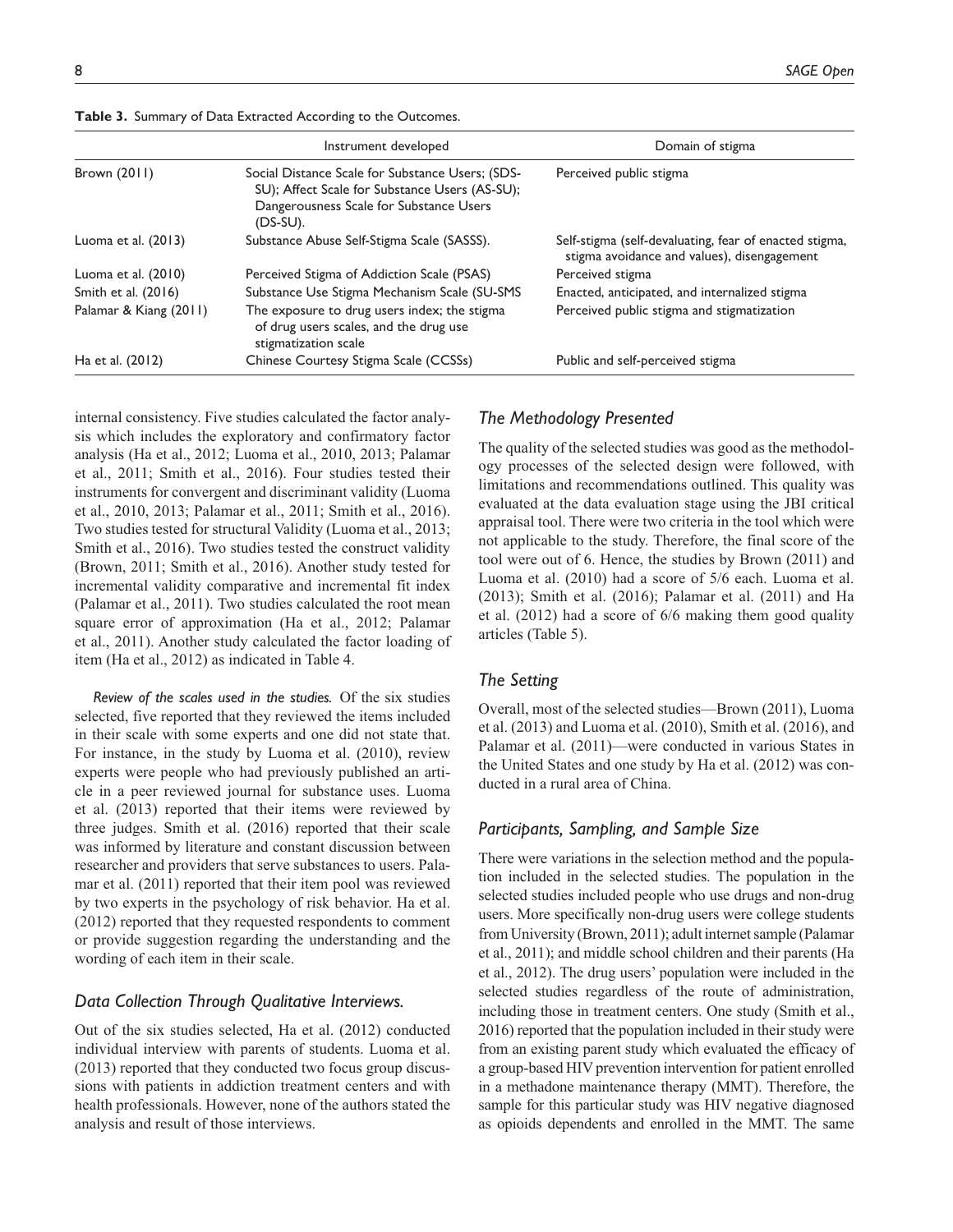|                        | Instrument psychometric properties                                                                                                                                                                                                                                                                                                                                                                                                                                                                                                                                                                                                                                                                                                                                                                           |
|------------------------|--------------------------------------------------------------------------------------------------------------------------------------------------------------------------------------------------------------------------------------------------------------------------------------------------------------------------------------------------------------------------------------------------------------------------------------------------------------------------------------------------------------------------------------------------------------------------------------------------------------------------------------------------------------------------------------------------------------------------------------------------------------------------------------------------------------|
| Brown (2011)           | Internal consistency and distinctiveness: Substance use stigma measure $\alpha$ =70:<br>SDS-SU $\alpha = .85$<br>AS-SU $\alpha = .92$<br>DS-SU $\alpha = .71$<br>Distinctiveness between the target groups: DS small<br>Correlation ( $r = 22$ ) AS ( $r = 37$ ) DS ( $r = 59$ ). Construct validity. Spearman correlation test.                                                                                                                                                                                                                                                                                                                                                                                                                                                                             |
| Luoma et al. (2013)    | Exploratory factor analysis.<br>Internal consistency:<br>Self-devaluation ( $\alpha = .82$ ), fear of enacted stigma ( $\alpha = .88$ ), stigma avoidance ( $\alpha = .86$ ), value<br>disengagement ( $\alpha$ = .82), full scale ( $\alpha$ = .86).<br>Criterion validity convergent and discriminant validity. Structural equation modeling.                                                                                                                                                                                                                                                                                                                                                                                                                                                              |
| Luoma et al. (2010)    | Internal consistency<br>Examination of the individual item; correlation matrix of the nine items. Alpha calculation<br>A =.73, mean inter-item correlation $r = 25$<br>Factor analysis<br>Convergent and discriminant validity<br>Divergent validity                                                                                                                                                                                                                                                                                                                                                                                                                                                                                                                                                         |
| Smith et al. (2016)    | Structural validity (hypothesized 5-factor structure of the scale using confirmatory factor analysis).<br>Examination of the correlation between the stigma mechanism scale and stigma sources scale.<br>Internal consistency across all stigma mechanism scale<br>(α = .90–.93) and subscale (α = .90–.95). MMT sample (α = .84–.94)<br>HIV clinic are participants ( $\alpha = .83-.94$ )<br>construct validity convergent and discriminant validity                                                                                                                                                                                                                                                                                                                                                       |
| Palamar & Kiang (2011) | Exploratory factor analysis internal consistency: For the stigmatization scale $\alpha = .88$ for Marijuana;<br>cocaine: $\alpha = .34$ ; Ecstasy: $\alpha = .84$ ; Opioids: $\alpha = .83$ and Amphetamine: $\alpha = .84$ . For the perceived<br>public stigma scale the authors reported $\alpha = .82$ for Marijuana; $\alpha = .77$ for cocaine; $\alpha = .78$ for<br>ecstasy; $\alpha = .81$ for Opioids and $\alpha = .79$ for Amphetamine. Confirmatory factor analysis.<br>Root mean square error approximation (RMSEA)<br>Root mean residual (RMR)<br>Comparative fit index (CFI), incremental fit index (IFI),<br>Convergent validity by calculating correlation between factors scores<br>Hierarchical logistic model run for each drugs to examine the incremental validity for each new scale |
| Ha et al. (2012)       | Exploratory factor analysis (EFA)<br>9-item load on drug use factor.<br>Varimax rotation to determine the factor loading on each item<br>Confirmatory factor analysis (CFA)<br>Comparative fit index (CFI $\geq$ 0.90)<br>Root mean square error of approximation (RMSEA $\leq$ 0.06)<br>Internal consistency $\alpha = 0.78$ for drug use public stigma (student sample) and $\alpha = 0.80$ for parents or<br>guardians sample                                                                                                                                                                                                                                                                                                                                                                             |

**Table 4.** Summary of Data Extracted According to the Psycometrics Properties.

*Note.* SDS-SU = Social Distance Scale for Substance Users; AS-SU = Affect Scale for Substance Users; DS-SU = Dangerousness Scale for Substance Users;  $DS =$  dangerousness scale;  $AS =$  affect scale; MMT = methadone maintenance therapy.

|          |  | Table 5. Summary of the Stigma Domain in the Selected |
|----------|--|-------------------------------------------------------|
| Studies. |  |                                                       |

| Domain of stigma       | <b>Studies</b>                                                                          |
|------------------------|-----------------------------------------------------------------------------------------|
| Self-stigma            |                                                                                         |
| Enacted stigma         |                                                                                         |
| Anticipated stigma     |                                                                                         |
| Perceived stigma       | 4 (of which 2 perceived public stigma,<br>one social distance and negative<br>thoughts) |
| Stigmatization         |                                                                                         |
| Exposure to drug users |                                                                                         |

study reported another group of participants which form the second sample selected also from an existing parent study of retention in HIV care. Therefore, the second group of participants for their study was HIV positive patients accessing HIV clinical care and/or buprenorphine for opiate replacement therapy (ORT) (Smith et al., 2016). One study reported that their sample population were men and women who were receiving residential or outpatient substance abuse treatment (Luoma et al., 2013). Another study reported that participants were male and female in treatment for substance use problems at an outpatient or inpatient addictions treatment program (Luoma et al., 2010).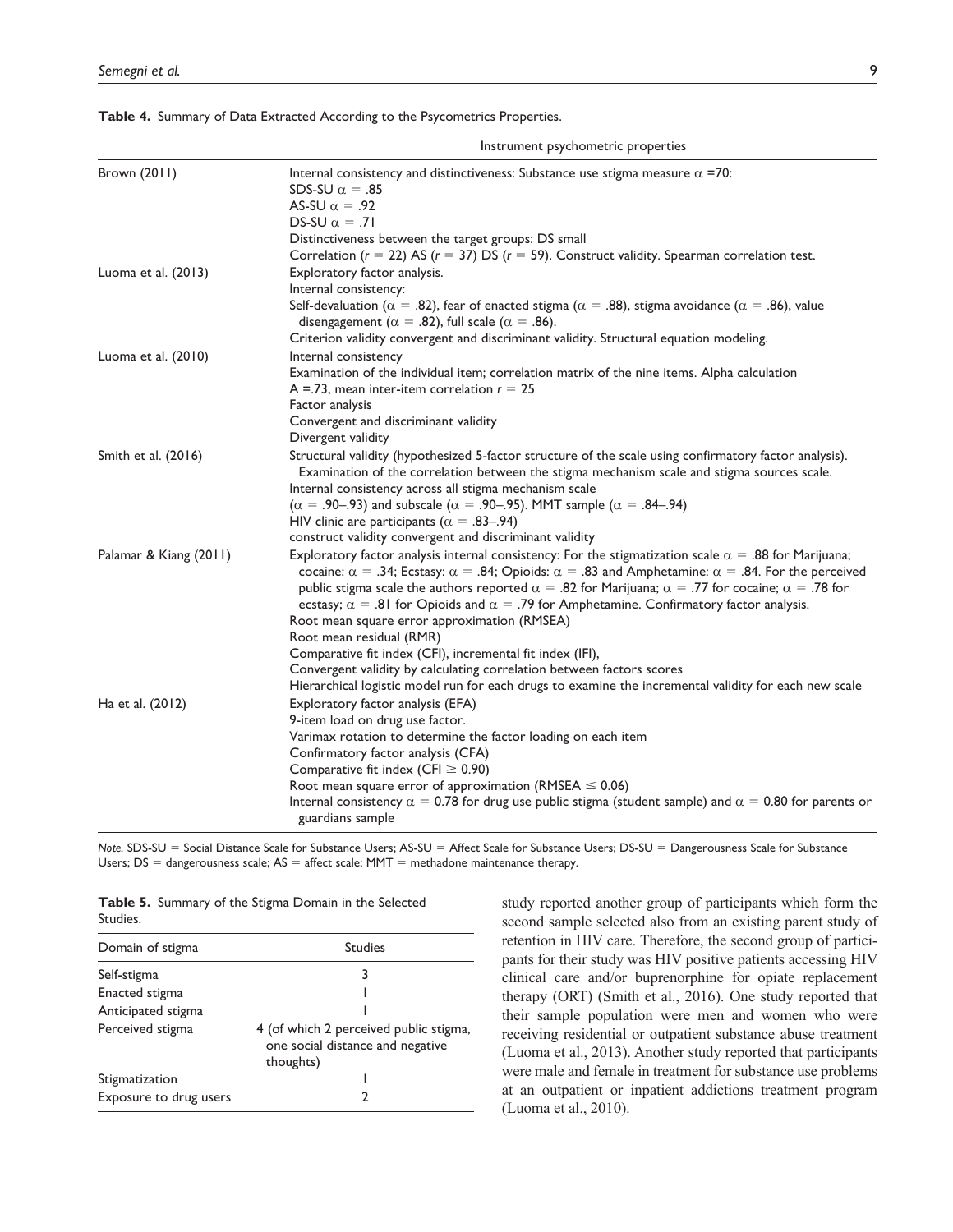

**Figure 1.** Stigma framework for program implementation and measurement. *Source.* Adapted from Stangl et al. (2012).

In the selected articles, the probability sampling as well as the non-probability sampling techniques were used to recruit participants. One article reported that in their study they randomly selected the school to include in the qualitative and the cross-sectional study. Two studies reported that their participants were recruited from an existing parent study (Smith et al., 2016). One article clearly reported that they used a convenience sampling in the first part of their study and then targeted purposive sampling (Ha et al., 2012). One article reported that participants were alert to the study by staff who were not affiliated with the treatment center and participants who wanted to participate in the study left the group session to go and complete the questionnaire (Luoma et al., 2010). Another study reported that to recruit their participants, staff arrived at the treatment group and asked for volunteer to take part (Luoma et al., 2013). The overall sample size ranged from 178 to 1,048 in the various selected studies.

The selected studied used different designs to develop their instruments. Four used cross-sectional design (Ha et al., 2012; Luoma et al., 2010, 2013; Palamar et al., 2011; Smith et al., 2016). One used survey (internet and paper survey). Luoma et al. (2013) used two focus group discussions with users and with those who provide service to them, whereas Ha et al. (2012) used qualitative individual interview as a data collection method.

## *Data Collection Tools*

The common pattern of the selected studies was the use of different previously validated tools to collect the data in the form of self-report or self-administered questionnaires (Table 2). Out of the six studies selected for this review, four studies reported that they used previously validated instruments for mental health and adapted them for substance use (Brown, 2011; Luoma et al., 2010, 2013; Palamar et al., 2011). Ha et al. (2012) also used previously validated instruments but did not report what scale was measured. Smith et al. (2016) developed their scale in parallel with the HIV stigma mechanism scale and the stigma framework.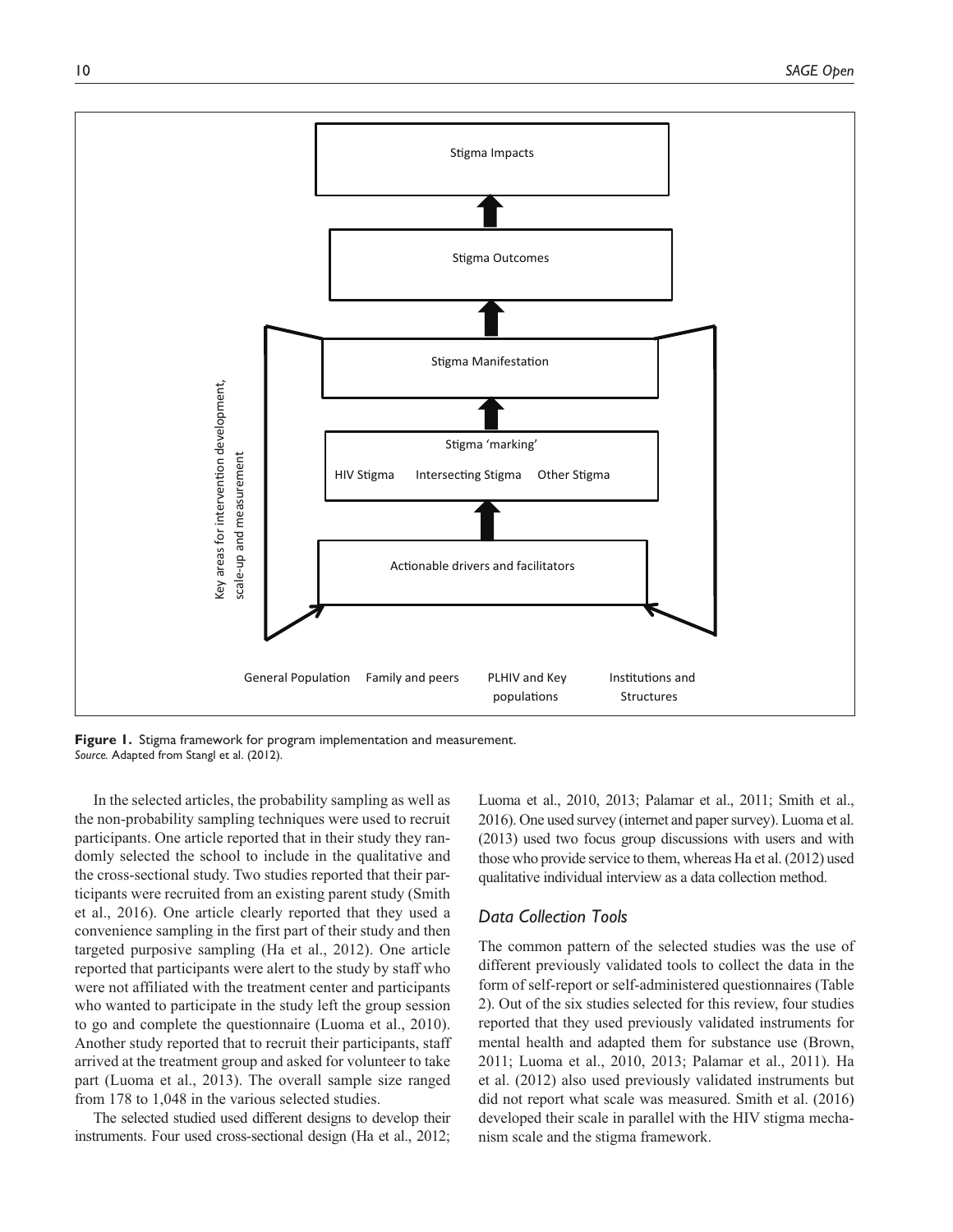## *Ethics, Limitations, and Recommendations*

Four studies included in this review stated that the protocol used in their studies was approved by their respective review boards (Brown, 2011; Ha et al., 2012; Luoma et al., 2013; Palamar et al., 2011). Two studies did not state whether they obtained approval from their review board prior to commence their studies (Luoma et al., 2010; Smith et al., 2016). All included studies reported the different limitations which could impact the study and some recommendations for improvement.

## **Discussion**

## *The Domains of Stigma*

The results of this integrative review suggest important points to consider when developing an instrument to measure stigma among PWUDs. That is the domains of stigma to be measured and how to ensure the reliability and validity. Overall, the studies reviewed measured five domains of stigma. Each study reviewed measured one or more of these stigma domains. This includes self-stigma; perceived stigma, enacted stigma; anticipated stigma; stigmatization. Another study measured the exposure to drug users' index.

It is noteworthy to point out that of all the studies reviewed, only one study collectively captured the enacted, anticipate, and internalized stigma in their measurement (Smith et al., 2016). One study measured perceived public stigma, stigmatization, and exposure to drug user index (Palamar et al., 2011). According to article by Smith et al. (2016), stigma affecting PWUDs happens at different levels that can be classified as individual, social, and structural. The authors stress out that structural social stigma experience by PWUDs are ideas that the society does not give any value to PWUDs and therefore develops laws and policies to penalize them. Such laws and policies that criminalize PWUDs contribute to increase the harm that population may experience rather than reducing them. These actions toward PWUDs lead them to believe that they are not worthy of any consideration as human being. Thus, PWUDs are perceived as having a "spoiled identity" (Goffman, 1963). They are faced with labeling, stereotyping, loss of status, separation, and discrimination within the society (Link & Phelan, 2001; Phelan et al., 2014). This is where these individuals begin to feel and believe that they are not worthy and experience also some types of behaviors from others which contribute to increase the negative perception they have about themselves. Therefore, from the social and structural action, PWUDs begin to experience, anticipate, and internalize different types of stigma. Therefore, a study measuring stigma among PWUDS should not focus only on a single domain of stigma, but target as many domains as possible, namely self-stigma; perceived stigma, enacted stigma; anticipated stigma. This is in line with Phelan et al. (2014) who stated that stigma is a macro-level process, its impact on health should be studied intensely and established, covering all domains as further explained below.

## *Self-Stigma*

Self-stigma or internalized stigma was measured by three studies. This domain was important to measure as it is reported that stigma is mostly felt by the affected individuals. It can be negative thoughts and behaviors (internalized stigma) resulting from an individual negative perception about himself or herself (Hargreaves et al., 2016). Internalized or self-stigma of PWUDs means that the PWUDs begin to believe the broader view, misconceptions, and generalization that are made about them. Therefore, they sometimes view themselves as less worthy which negatively impact on their confidence and self-esteem and lead them not to seek any health and social service (Stahlman et al., 2017; Stangl et al., 2019). This in turn increases their isolation and alienation from broader society which they perceived to have negative attitude toward them. As a result, their physical as well as mental health and general well-being are negatively affected (INPUD, 2014a). According to Fuster-Ruizdeapodaca et al. (2014), internalized stigma leads to feelings of blame, self-contempt, hopelessness, low self-esteem, and low social support. Therefore, it can be said that self-stigma arise from actual or anticipate public attitude toward the stigmatized (Hing & Russell, 2017). Kane et al. (2019) in their review highlighted that in the case of HIV, both internalized and experienced HIV related stigma have been associated with increased prevalence of HIV, poor health seeking behavior, and severe depression.

## *Enacted Stigma*

This domain of stigma was measured in one study in combination with anticipated and internalized stigma (Smith et al., 2016). Stigma can also come from a discriminating behavior toward a person being stigmatized (enacted or experienced stigma) (Birtel et al., 2017; Stangl et al., 2019). Moreover, enacted stigma is the individual PWUDs' personal experience of prejudice or discrimination toward them from peers, families, community, and so on. They may be held responsible for their condition by the health service providers or labeled a thief every time something goes missing in the family or the neighborhood (Smith et al., 2016). This stigma experienced by PWUDs could impact on their present as well as their future depending on their ability to cope. They can for instance develop or anticipate certain behaviors as a result of their past and present experience which have a negative effect on their life satisfaction as well as their mental well-being (Hing & Russell, 2017).

#### *Anticipated Stigma*

Stigma can also be anticipated: that is perception of PWUDs of their devalued status or the expectation of discrimination based on their status (Hargreaves et al., 2016; Smith et al., 2016; Stangl et al., 2019). For instance, they might anticipate that because of their drugs uses, they might not be taken into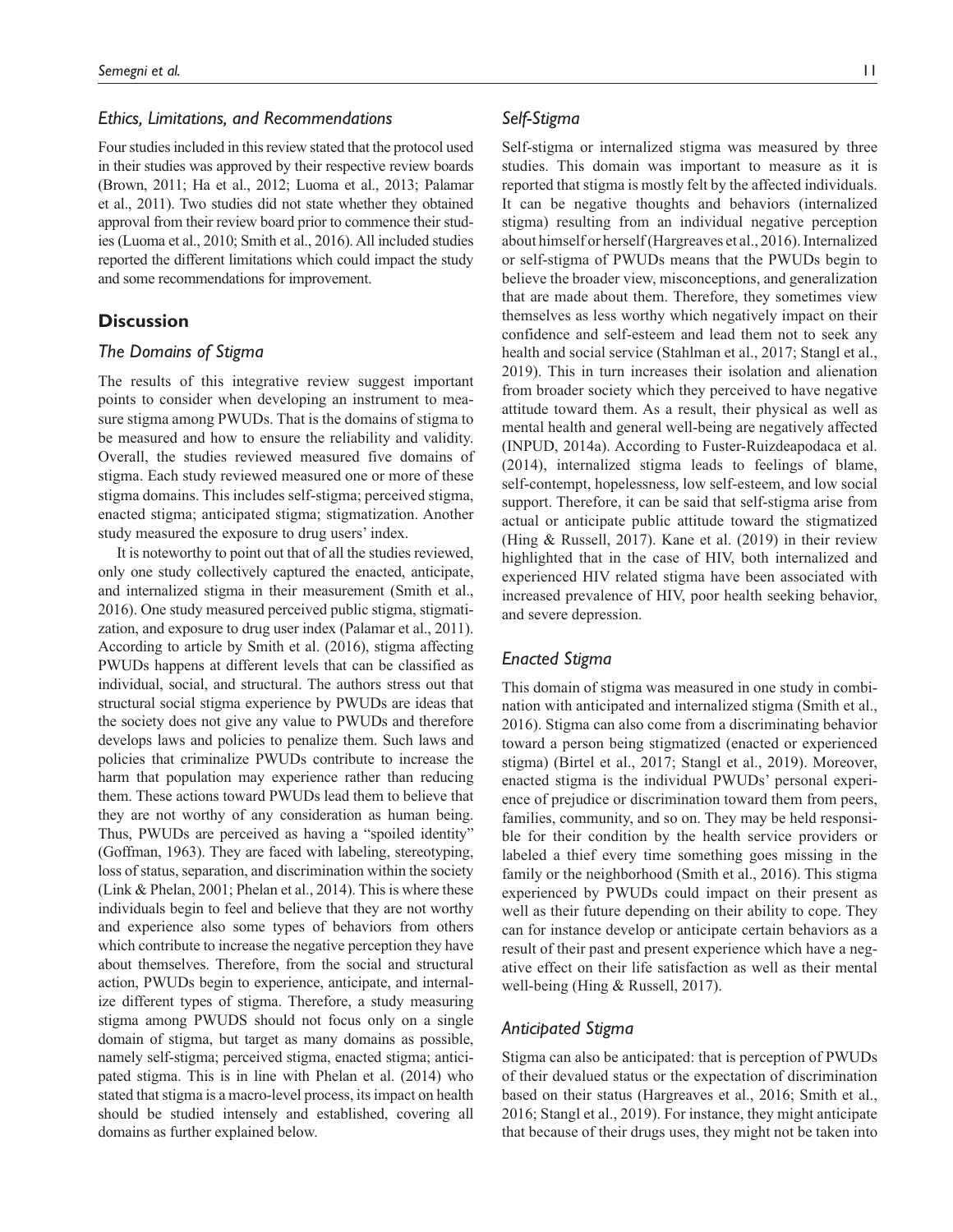consideration if they seek medical attention for a specific health condition. As a result, they end up staying at home with their condition, which can only get worse in some instances (Smith et al., 2016). According to Kane et al. (2019), anticipated, experienced, and internalized stigma have been repeatedly associated with decreased voluntary HIV testing and disclosure of infection.

## *Perceived Stigma*

Perceived stigma is considered to be one of the most important factors that have a negative influence on PWUDS. All types of perceived stigma further exert stress and restrict normal participation in society. This domain of stigma was also measured in four studies (Brown, 2011; Ha et al., 2012; Luoma et al., 2010; Palamar et al., 2011). Stahlman et al. (2017) reported that perceived stigma occurs when PWUDs believe or expect individuals or the society to have negative attitude toward them. These individuals or society are part of the general population and form part of the public. Therefore, perceived public stigma is the perception of the PWUDs of the extent to which the general public may have the negative attitudes, beliefs, and behaviors toward them (Ha et al., 2012; Palamar et al., 2011; Stangl et al., 2019). Consequently, as pointed out above, this stigma results in poor physical and mental well-being. Therefore, perceived stigma can lead to a point where PWUDs actually experience an overt mark of rudeness or discrimination. Kane et al. (2019) reported that perceived stigma can lead to poor adherence to medication. This negatively affects health outcome. For instance, public stigma and self-stigma impact negatively on an individual predisposition to help seeking (Fuster-Ruizdeapodaca et al., 2014). Several aspects of public stigma can be expected to contribute to self-stigma. One aspect is the public characterization of the stigmatized condition (Hing & Russell, 2017).

# *Stigmatization*

This domain of stigma was measured in one study in conjunction with perceived public stigma. According to Palamar et al. (2011), stigmatization can be all the negative behaviors such as labeling, unfair treatment, criminalization, blame, shame, rejection, and exclusion portrayed toward PWUDs by the society. This attitude is important to be measured as it explains the responses of the society toward PWUDs. Mostly because using drugs for non-medical purposes is considered to be deviant regarding certain values and beliefs of the society. Palamar et al. (2011), in their study considered the level of exposure to stigmatization among substance users. They argued that when people are in contact with a stigmatized group such as PWUDs, the misunderstanding about them is clarified; a sense of acceptance is created which lowers the level of stigma. Brown (2011) also measured the level of exposure with substance users in his study by adapting the familiarity questionnaire targeted originally for mental health.

## *The Psychometric Property*

One of the major strengths of a scale development is the reporting of the different psychometric properties of the instruments. In the studies reviewed, the authors explained the steps they undertook to develop the instruments and reported the statistical tests they conducted to establish the reliability and validity of their instruments.

#### *Reliability*

The reliability of a research instrument is the extent to which the instrument yields the same result on repeated measures. That means it can be used by several different researchers under stable conditions, and the result will not change (Heale & Twycross, 2015). The articles reviewed used mostly already validated instruments to measure stigma in mental health to design their instruments for PWUDs. By doing so, it is an added advantage as this increases the reliability and the validity of the study. However, using such instruments in the case of measuring stigma in PWUDs implies that their emic perspective is not taken into consideration, whereas the said instruments were developed for them. An example is that Scott and Wahl (2011) emphasized that substance disorders should be viewed as a mental problem. But in most instances, the general public tends to regard it without any form of sympathy than other forms of mental conditions. The authors further pointed out that this may explain the greater societal acceptance of stigmatizing attitudes and behaviors toward those who use drugs. Therefore, instruments to measure stigma in PWUDs should consider their perception which will also increase the true reflection of the design instrument and reliability.

Validity and reliability increase transparency and decrease opportunities to insert researcher bias. Moreover, when a researcher does not assess for reliability and validity of the research, it becomes hard to describe the impact of the instrument error on the variables to be measured or whether to implement the study findings into practice (Heale & Twycross, 2015; Mohajan, 2017). Heale and Twycross (2015) describe three main attributes of reliability which include internal consistency, stability, and equivalence. All the articles included in this review established the internal consistency of their instruments.

## *Internal Consistency*

This is the degree to which all aspects of the instrument measure one construct. The internal consistency is assessed using test such as the split-half reliability, Kuder Richardson coefficient (KR-20) and Cronbach's alpha. It is noted that Cronbach's alpha reliability appears to be the most frequent test used in research. It is expressed in form of correlation coefficient which expresses the relationship between the error variance, the true variance, and the observed score. It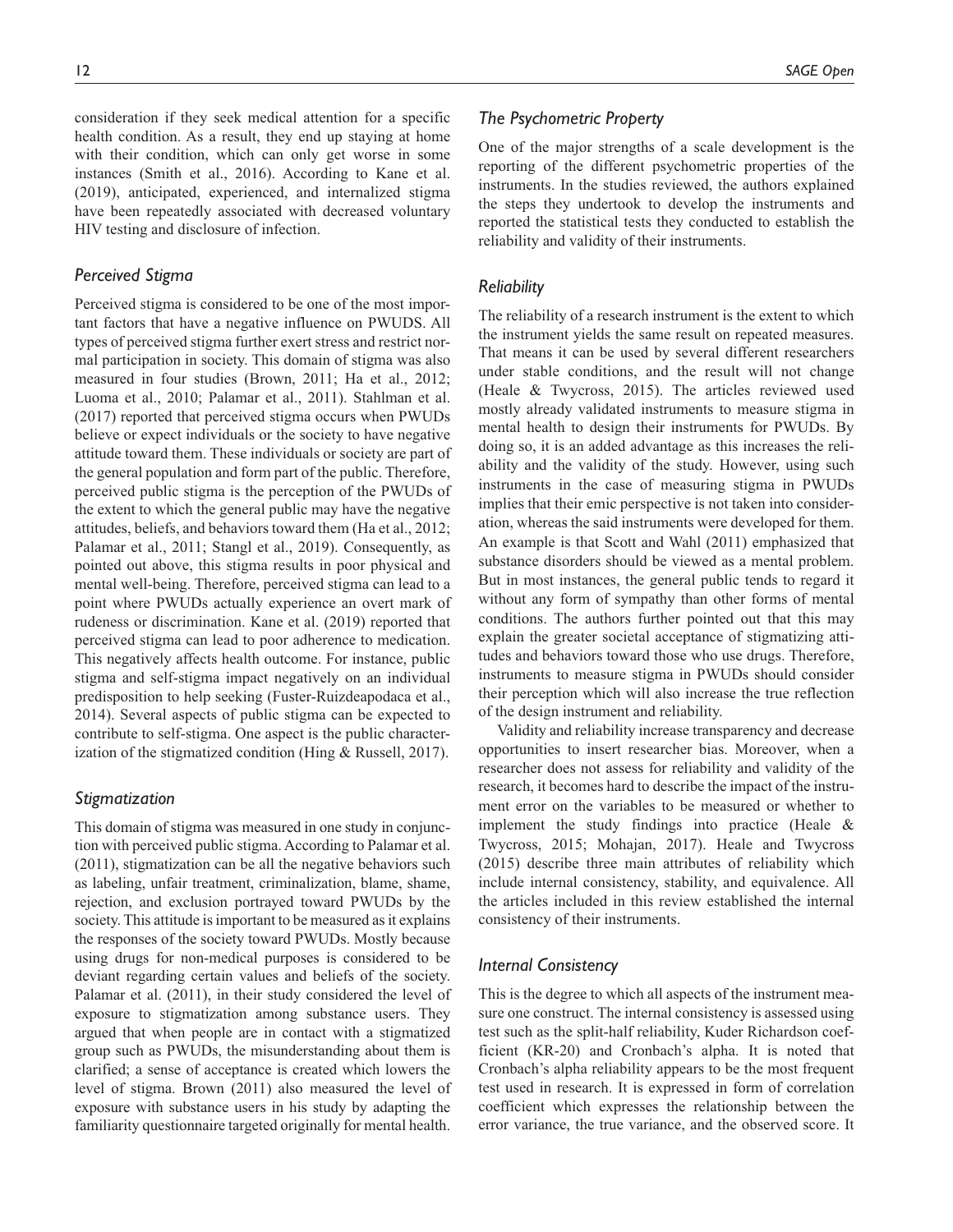varies from 0 to 1. The closer to 1 the coefficient is, the more reliable the instrument is. The score of zero (0) indicates that there is no relationship between variables (Heale & Twycross, 2015; Mohajan, 2017). Alpha values above 0.7 are often considered acceptable, above 0.8 are good, and above 0.9 reflect exceptional internal consistency. In the social sciences, acceptable range of alpha values varies from 0.7 to 0.8 (Mohajan, 2017).

All studies reported an acceptable Cronbach alpha for reliability. These include an overall  $\alpha = 70$  for the Standardized Measure for Substance Use Stigma (Brown, 2011); an overall full scale  $\alpha = .86$  for the substance abuse self-stigma (Luoma et al., 2010);  $\alpha = .73$  for the Perceived Stigma of Addiction Scale by Luoma et al. (2010). High internal consistency was reported with the substance use mechanism scale  $\alpha = .90-.93$  (Smith et al., 2016); Palamar et al. (2011) established the reliability across each type of drugs. For the stigmatization scale,  $\alpha = .88$  for Marijuana; Cocaine:  $\alpha = .34$ ; Ecstasy:  $\alpha = .84$ ; Opioids:  $\alpha = .83$  and Amphetamine:  $\alpha$  = .84. For the perceived public stigma scale the authors reported  $\alpha = .82$  for Marijuana,  $\alpha = .77$  for Cocaine;  $\alpha = .78$  for Ecstasy;  $\alpha = .81$  for Opioids and  $\alpha$  = .79 for Amphetamine. The exposure to drug users' index has also an acceptable reliability for each of these drugs, respectively. This includes  $\alpha$  = .79 for Marijuana;  $\alpha$  = .79 for Cocaine;  $\alpha$  = .77 for Ecstasy;  $\alpha$  = .82 for Opioids and  $\alpha$  = .82 for Amphetamine. Ha et al. (2012) in their instrument reported an internal consistency of .78 for drug use public stigma. Moreover, to further establish reliability of their instrument some studies also conduct the following test: Split half (Ha et al., 2012); Kurder Richardson (Palamar et al., 2011) calculated the mean correlation of items (Luoma et al., 2013; Smith et al., 2016).

#### *Validity*

Validity refers to the degree of appropriateness of the conclusion derived from empirical evidence. Validity is applied to a specific purpose or use and therefore is not valid for all purposes. Validity of the research lies in part on the data collection tool and the steps used to collect the data, analysis, and report of the findings; briefly the overall research process (Heale & Twycross, 2015). Many authors reported three main type of validity important to ensure the accuracy of a research study; this includes the content validity, criterion validity, and construct validity (Brink et al., 2012; Heale & Twycross, 2015; Mohajan, 2017).

Content validity is the level of accuracy of an instrument regarding all the constructs of the instrument (Heale & Twycross, 2015). It ensures that the questionnaire includes adequate set of items that tap the concept. The more the scale items represent the domain of the concept being measured, the greater the content validity (Mohajan, 2017). According to Mohajan (2017), there is no statistical test to determine whether a measure adequately covers a content area. Content

validity usually depends on the judgment of experts in the field. The author further stressed that content validity can be grouped into face validity and logical validity. In the selected studies for this review, Ha et al. (2012); Luoma et al. (2010, 2013); Palamar et al. (2011); and Smith et al. (2016) reported having their instrument reviewed by experts.

Construct validity is the accuracy of an instrument regarding a specific construct. This means that it is used to make sure that the instrument measures exactly the construct intended to measure (Heale & Twycross, 2015). It also includes the testing of a scale regarding the hypotheses from the theory in relation to the nature of the construct (Mohajan, 2017). According to Mohajan (2017), construct validity can be tested on one hand using expert who are knowledgeable about the construct since they are able to decide what an item is intended to measure after careful examination of the said item. On the other hand, the correlation analysis, factor analysis, and the multi-trait, multi-method matrix of correlations can also be used to test for construct validity, convergent validity, and discriminate validity. The studies reviewed evaluated the construct validity of their scale as follow: convergent validity and discriminant validity (Luoma et al., 2010, 2013; Palamar et al., 2011; Smith et al., 2016), exploratory factor analysis (Ha et al., 2012; Luoma et al., 2010, 2013; Palamar et al., 2011), confirmatory factor analysis (Ha et al., 2012; Palamar et al., 2011; Smith et al., 2016). Some studies calculated the factor loading of the item. That relates to how strongly an individual item is associated with an extracted factor and decides which items to eliminate from the instrument (De Vellis, 2003). Another study established the incremental fit index (Palamar et al., 2011); the root square means error approximation (Ha et al., 2012); and Hypothesis testing (Smith et al., 2016).

Criterion validity is the relation of other instruments, which measure the same variable (Heale & Twycross, 2015). It is used to predict future or current performance. It correlates test results with another criterion of interest (Burns et al., 2017). Criterion validity can be checked in a research study by concurrent validity or predictive validity. Criterion validity was done in Luoma et al. (2013).

One study reviewed (Smith et al., 2016) clearly stated the measurement format they used which was a 5-point Likerttype scale with the highest score indicating greater substance use stigma. The measurement format is important in scale development as it quantifies the variables to be measured as pointed out by De Vellis (2003).

#### *Setting*

All articles reviewed mentioned the setting where the research was conducted. However, they were no description of such setting. Five studies were conducted in the United State and one in China. The lack of diversity in the area of study within the PWUDs population could be explained by the fact that due to stigma, this key population is neglected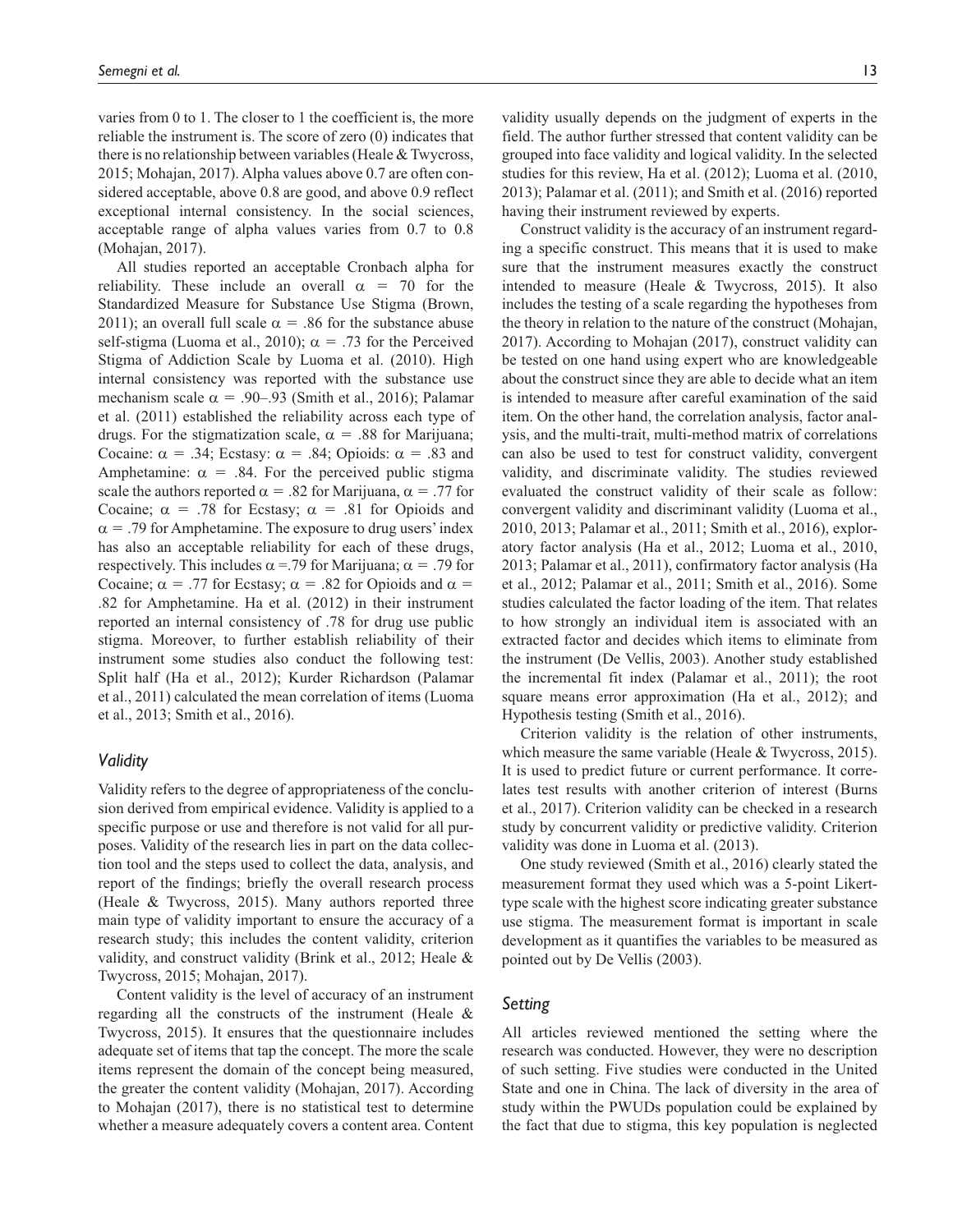and underserved as pointed out by the WHO (2016). Also, the stigma affecting them is still under researched, as they are often held responsible for the choice they made. Consequently, programs serving PWUDs population are often small-scale, and coverage of interventions and services for these communities remains low (WHO, 2016). Parker and Aggleton (2003) emphasized the role of social context in the construction of stigma by arguing that stigma operates at the intersection of culture, power, and difference. This is further sustained by Holzemer et al. (2007) who stated that the stigma process occurs within three contextual factors: (1) the environment, which includes the cultural, economic, political, legal and policy environment; (2) the health care system; and (3) the agent which includes the person, family, workplace, and community. Therefore context-specific stigma studies where the PWUDs, their environment and those who provide services to them are important, to plan sound stigma reduction interventions.

#### *Recommendations*

Overall, all the studies included had a good methodological quality. The steps used to design their instruments were highlighted. The authors provided various psychometric tests conducted to ensure the reliability and validity of the designed instruments. It is important to note that these existing instruments to measure stigma in PWUDs are a strong key to plan stigma intervention in this population. The domains of stigma measured by these articles were perceived stigma, enacted stigma, anticipated stigma, self-stigma and stigmatization, as well as exposures to drug users. However, these domains were mostly measured as a single concept in most to the studies. Moreover, the context in which these instruments were developed may not be applicable to other settings. For instance, most studies reviewed were developed in the United State which is among the countries where the economic is in boom, compared with Africa where all the countries are affected by high level of poverty. Therefore, there is a need to develop context-specific instrument which will be in line with the context and culture of a specific region to address the drug use stigma in that region. More specifically recommendation is made about developing a South African specific instrument, as the phenomenon of stigma and drug use may have context-specific differences when considering the culture.

In addition, from the results of this integrative review, it is noted that most of the articles selected for review used prevalidated stigma instruments used in the field of mental health and adapted to drug use stigma. This implied that people who use drugs' experience of stigma was not sought prior to designing the used instruments. Therefore, it is recommended that a research study be conducted to explore the experience of PWUDs regarding the stigma that affect them will provide information needed to generate items which will

be included in the instrument to be developed. This will be the start point as the item include in the instrument will be derived from their personal feelings and experiences and thus will reflect a clear picture of the stigma measurement to be used in the population. In doing so, PWUDs will be involved in the development of the instrument intent to measure their stigma from the beginning, allowing inclusion of aspects relevant to their context.

Moreover, as the included studies measured some of the domains, of stigma, a recommendation is made to develop a tool measuring all domains of stigma. Finally, since the studies used already existing instruments, a context-specific tool developed from data from service providers and PWUD would provide a more comprehensive tool.

### *Limitation*

This review only retrieved studies which developed instrument to measure drug use stigma and specifically studies published in English. This may have impact in the number of studies found on records.

#### **Acknowledgments**

The authors hereby acknowledge the following persons for their support: Mrs. Rita Abiodium Ph.D. The University of the Western Cape, Mr. Benjamin Kukatula Kutumbuka Ph.D. University of the Western Cape, Dr. Jean Yves Semegni: northwest University, TheTB, and HIV care Association: Cape Town.

#### **Declaration of Conflicting Interests**

The author(s) declared no potential conflicts of interest with respect to the research, authorship, and/or publication of this article.

#### **Funding**

The author(s) disclosed receipt of the following financial support for the research, authorship, and/or publication of this article: This review is the first phase of a Ph.D. project self-funded by the researcher (student).

#### **ORCID iDs**

Chanceline Kwakep epse Semegni <sup>D</sup> [https://orcid.org/0000-0002](https://orcid.org/0000-0002
-1677-097X) [-1677-097X](https://orcid.org/0000-0002
-1677-097X)

Deliwe Rene Phetlhu **D** <https://orcid.org/0000-0002-9502-6486>

#### **References**

- Baral, S., Holland, C. E., Shannon, K., Logie, C., Semugoma, P., Sithole, B., . . . Beyrer, C. (2014). Enhancing benefits or increasing harms: Community responses for HIV among men who have sex with men, transgender women, female sex workers, and people who inject drugs. *Journal of Acquired Immune Deficiency Syndromes*, *66*, S319–S328.
- Birtel, M. D., Wood, L., & Kempa, N. J. (2017). Stigma and social support in substance abuse: Implications for mental health and well-being. *Psychiatry Research*, *252*, 1–8.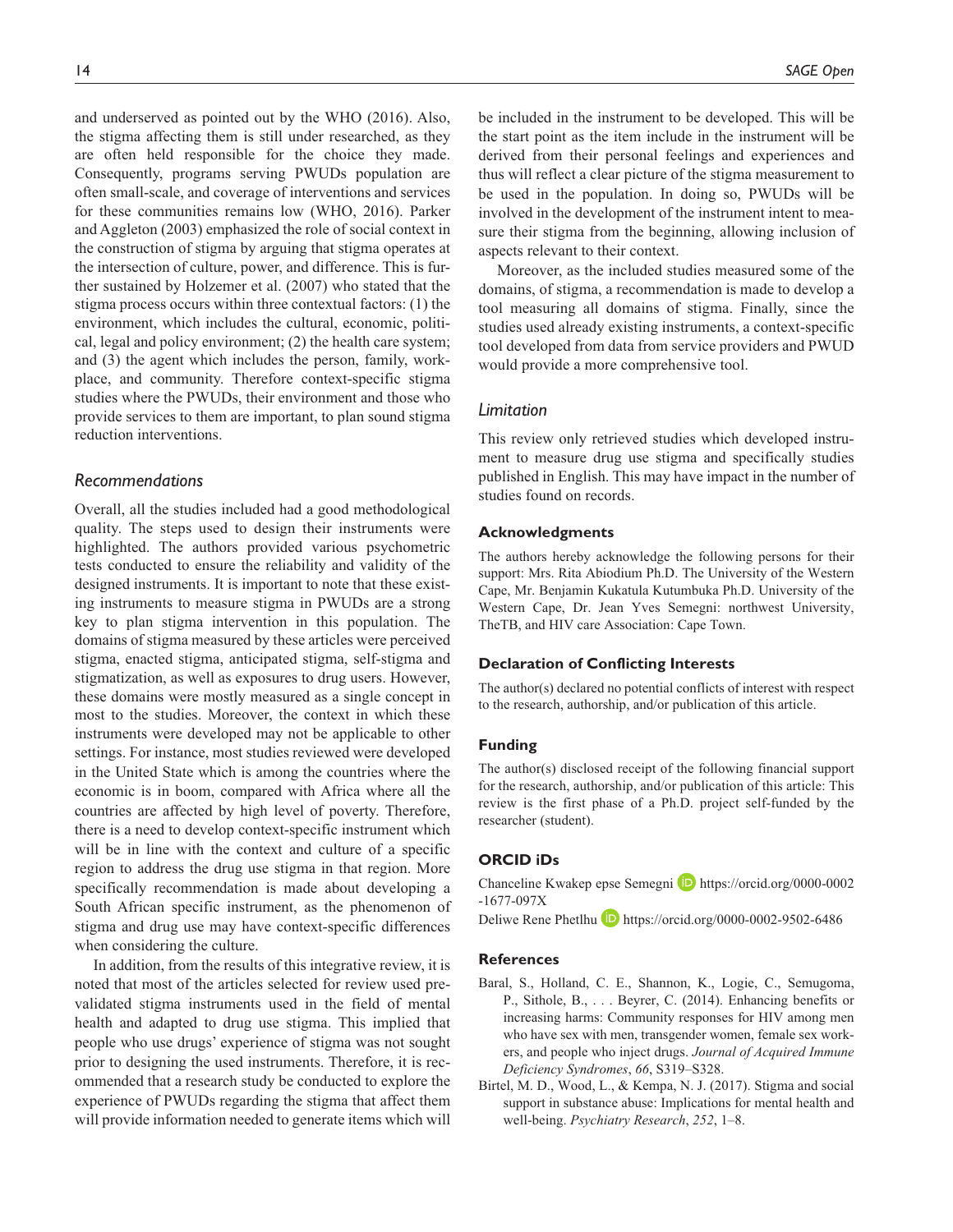- Brown, S. A. (2011). Standardized measures for substance use stigma. *Drug and Alcohol Dependence*, *116*(1–3), 137–141.
- Burns, G. N., Morris, M. B., Periard, D. A., LaHuis, D., Flannery, N. M., Carretta, T. R., & Roebke, M. (2017). Criterion-related validity of a Big Five general factor of personality from the TIPI to the IPIP. *International Journal of Selection and Assessment*, *25*(3), 213–222.
- Chidrawi, H. C., Greeff, M., Temane, Q. M., & Doak, C. M. (2016). HIV stigma experiences and stigmatisation before and after an intervention. *Health SA Gesondheid*, *21*, 196–205. [https://doi.](https://doi.org/10.1016/j.hsag.2015.11.006) [org/10.1016/j.hsag.2015.11.006](https://doi.org/10.1016/j.hsag.2015.11.006)
- De Vellis, R. F. (2003). *Scale development theory and applications* (2nd ed., Vol. 26). Sage.
- Fitzgerald-Husek, A., Van Wert, M. J., Ewing, W. E., Grosso, A. L., Holland, C. E., Kahet, R., . . . Baral, S. D. (2017). Measuring stigma affecting sex workers and men who have sex with men: A systematic review. *PLOS ONE*, *12*(11), Article e0188393.
- Fuster-Ruizdeapodaca, M. J., Molero, F., Holgado, F. P., & Mayordomo, S. (2014). Enacted and internalized stigma and quality of life among people with HIV: The role of group identity. *Quality of Life Research*, *23*(7), 1967–1975.
- Goffman, E. (1963). *Notes on the management of the spoiled identity*. Penguin Books.
- Ha, T. H., Liu, H., Li, J., Nield, J., & Lu, Z. (2012). Psychometric assessment of scales measuring HIV public stigma, drug-use public stigma and fear of HIV infection among young adolescents and their parents. *AIDS Care*, *24*(1), 39–45.
- Hargreaves, J. R., Stangl, A., Bond, V., Hoddinott, G., Krishnaratne, S., Mathema, H., . . . Popart, H. (2016). HIV-related stigma and universal testing and treatment for HIV prevention and care: Design of an implementation science evaluation nested in the HPTN 071 (PopART) cluster-randomized trial in Zambia and South Africa. *Health Policy and Planning*, *31*, 1342–1354. <https://doi.org/10.1093/heapol/czw071>
- Heale, R., & Twycross, A. (2015). Validity and reliability in quantitative studies. *Evidence-Based Nursing*, *18*(3), 66–67.
- Hing, N., & Russell, A. M. (2017). How anticipated and experienced stigma can contribute to self-stigma: The case of problem gambling. *Frontiers in Psychology*, *8*, Article 235.
- Holzemer, W. L., Uys, L., Makoae, L., Stewart, A., Phetlhu, R., Dlamini, P. S., . . . Naidoo, J. (2007). A conceptual model of HIV/AIDS stigma from five African countries. *Journal of Advanced Nursing*, *58*(6), 541–551.
- International Network of People who Use Drugs. (2014a). *Drug user peace initiative: Stigmatising people who use drugs*. [http://www.druguserpeaceinitiative.org/dupidocuments/DUPI-](http://www.druguserpeaceinitiative.org/dupidocuments/DUPI-Stigmatising_People_who_Use_Drugs.pdf)[Stigmatising\\_People\\_who\\_Use\\_Drugs.pdf](http://www.druguserpeaceinitiative.org/dupidocuments/DUPI-Stigmatising_People_who_Use_Drugs.pdf)
- International Network of People who Use Drug. (2014b). *Drug user peace initiative: Violation of the human right of people who use drug*. [https://www.unodc.org/documents/ungass2016/](https://www.unodc.org/documents/ungass2016/Contributions/Civil/INPUD/DUPI-Violations_of_the_Human_Rights_of_People_Who_Use_Drugs-Web.pdf) [Contributions/Civil/INPUD/DUPI-Violations\\_of\\_the\\_Human](https://www.unodc.org/documents/ungass2016/Contributions/Civil/INPUD/DUPI-Violations_of_the_Human_Rights_of_People_Who_Use_Drugs-Web.pdf) Rights of People Who Use Drugs-Web.pdf
- Jain, A., Nuankaew, R., Mongkholwiboolphol, N., Banpabuth, A., Tuvinun, R., Oranop Na Ayuthaya, P., & Richter, K. (2013). Community-based interventions that work to reduce HIV stigma and discrimination: Results of an evaluation study in Thailand. *Journal of the International AIDS Society*, *16*(3, Suppl. 2), 18711. <https://doi.org/10.7448/IAS.16.3.18711>
- Joanna Briggs Institute. (2017). *Joanna Briggs Institute reviewers' manual* (2017 ed.). University of Adelaide.
- Kane, J. C., Elafros, M. A., Murray, S. M., Mitchell, E. M., Augustinavicius, J. L., Causevic, S., & Baral, S. D. (2019). A scoping review of health-related stigma outcomes for highburden diseases in low-and middle-income countries. *BMC Medicine*, *17*(1), Article 17.
- Kulesza, M., Larimer, M. E., & Rao, D. (2013). Substance use related stigma: What we know and the way forward. *Journal of Addictive Behaviors, Therapy & Rehabilitation*, *2*(2), 782.
- Link, B. G., & Phelan, J. C. (2001). Conceptualizing stigma. *Annual Review of Sociology*, *27*(1), 363–385.
- Luoma, J. B., Nobles, R. H., Drake, C. E., Hayes, S. C., O'Hair, A., Fletcher, L., & Kohlenberg, B. S. (2013). Self-stigma in substance abuse: Development of a new measure. *Journal of Psychopathology and Behavioral Assessment*, *35*(2), 223–234.
- Luoma, J. B., O'Hair, A. K., Kohlenberg, B. S., Hayes, S. C., & Fletcher, L. (2010). Development and psychometrics properties of a new measure of perceived stigma toward substance users [Author manuscript].
- Madhani, F. I., Tompkins, C., Jack, S. M., & Fisher, A. (2014). An integrative review of the methods used to research the prevalence of violence against women in Pakistan. *Advances in Nursing*, *2014*, 801740.
- Mohajan, H. K. (2017). Two criteria for good measurements in research: Validity and reliability. *Annals of Spiru Haret University Economic Series*, *17*(4), 59–82.
- Nyblade, L., Jain, A., Benkirane, M., Li, L., Lohiniva, A. L., McLean, R., . . . Thomas, W. (2013). A brief, standardized tool for measuring HIV-related stigma among health facility staff: Results of field testing in China, Dominica, Egypt, Kenya, Puerto Rico and St. Christopher & Nevis. *Journal of the International AIDS Society*, *16*(3, Suppl. 2), 18718. [https://](https://doi.org/10.7448/IAS.16.3.18718) [doi.org/10.7448/IAS.16.3.18718](https://doi.org/10.7448/IAS.16.3.18718)
- Palamar, J. J., Kiang, M. V., & Halkitis, P. N. (2011). Development and psychometric evaluation of scales that assess stigma associated with illicit drug users. *Substance Use & Misuse*, *46*(12), 1457–1467.
- Parker, R., & Aggleton, P. (2003). HIV and AIDS-related stigma and discrimination: A conceptual framework and implications for action. *Social Science & Medicine*, *57*(1), 13–24.
- Phelan, J. C., Lucas, J. W., Ridgeway, C. L., & Taylor, C. J. (2014). Stigma, status, and population health. *Social Science & Medicine*, *103*, 15–23.
- Sartorius, N. (2006). Lessons from a 10-year global programme against stigma and discrimination because of an illness. *Psychology, Health & Medicine*, *11*(3), 383–388.
- Scott, M. C., & Wahl, O. F. (2011). Substance abuse stigma and discrimination among African American male substance users. *Stigma Research and Action*, *1*(1), 60–66.
- Smith, L. R., Earnshaw, V. A., Copenhaver, M. M., & Cunningham, C. O. (2016). Substance use stigma: Reliability and validity of a theory-based scale for substance-using populations. *Drug and Alcohol Dependence*, *162*, 34–43.
- South African Community Epidemiology Network on Drug Use (SACENDU). (2016, November). *Alcohol and other drug use trends*.